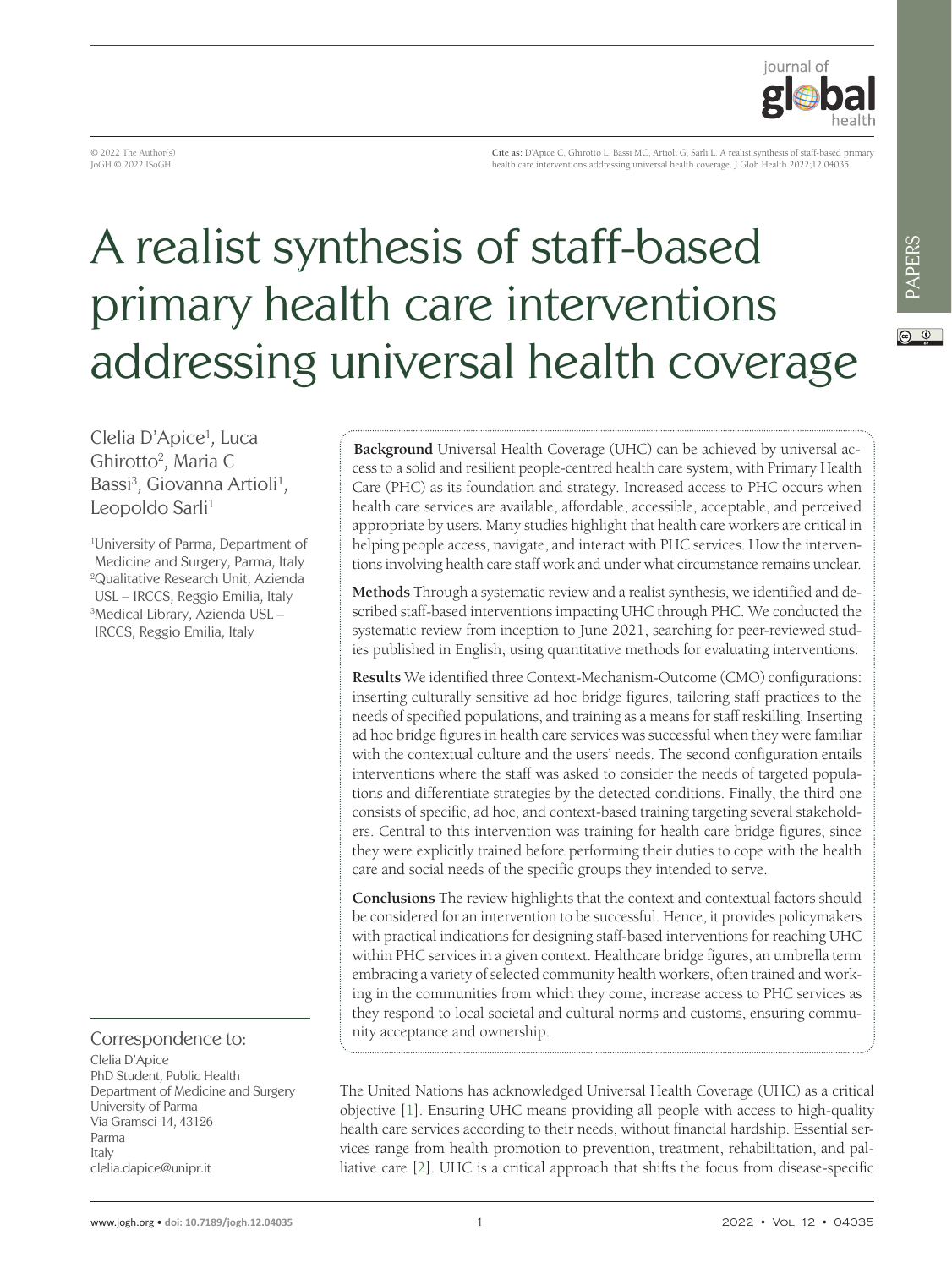interventions to a people-centred, needs-related health care provision [[3](#page-11-2)]. It is also a target at risk of being neglected, as the priority of the global health community changed because of the SARS-CoV-2 pandemic [[4\]](#page-11-3).

UHC does not always entail free access to health care and the form it takes depends on the country-specific health care systems, which may vary from one another by having either public, private, or mixed public/ private health insurance systems. Nonetheless, the essence of UHC is the universal access to a solid and resilient people-centred health care system with Primary Health Care (PHC) as its foundation [\[5,](#page-11-4)[6](#page-11-5)]. Addressing "access to health" and UHC requires identifying health care needs and determining the patients' capabilities for seeking, obtaining, or using health care services, while also fulfilling the demand for the services [\[7](#page-11-6)]. This multi-dimension goal involves [[8-](#page-11-7)[10](#page-11-8)]:

- The services' availability the relation of the volume of existing health services and resources to the volume and type of patients' needs.
- Economic affordability the relationship between the prices of services and patients' capability to pay.
- The services' accessibility the location of health services in relation to the location of patients (patients' mobility).
- Their acceptability cultural and social factors that affect an individual's ability to accept or seek healthcare services.
- Accommodation how the resources are organized to accept patients and patients' perceptions of the appropriateness of these systems.

UHC is not only essential for affordable health care services and strengthening the health care system, but also for achieving equity in social care, public health, and health promotion [[4\]](#page-11-3). Thus, PHC represents the first point of contact between the health care system and the population it intends to serve [[11\]](#page-11-9). Conversely, UHC largely depends on a reliable PHC [[12](#page-11-10)[,13\]](#page-11-11). Improving UHC means solving problems related to the shortage of PHC. There is substantial evidence that enhanced or better access to PHC is associated with decreased emergency department utilization, decreased inpatient admissions, decreased surgeries, and lower costs [[14](#page-11-12),[15\]](#page-11-13). Ensuring true UHC requires quality PHC designed around people [[16\]](#page-11-14).

PHC can be generally defined as a whole-of-society approach to health and well-being centred on the needs and preferences of individuals and communities. It addresses the broader determinants of health and focuses on the comprehensive and interrelated aspects of physical, mental, and social health and well-being, encompassing promotion, prevention, early intervention, treatment of acute conditions, vaccination, management of chronic diseases, and health education [\[17,](#page-11-15)[18](#page-11-16)]. By providing care in and throughout a community, PHC addresses individual and family health needs, as well as the broader issues of public health and the needs of defined populations, qualifying for an potentially effective way to achieve health and health care for all [\[19](#page-11-17)- [21\]](#page-12-0). PHC thus represents the essential framework to move towards UHC [\[22](#page-12-1)]. However, disparities in access to PHC still occur, and many people face barriers that decrease or impair their access to PHC services. Poor or limited access to PHC translates into disparities in health status and outcomes, increased hospitalization rates, augmented use of emergency departments, and reduced cost-effectiveness [[23\]](#page-12-2).

According to the definitions of access to UHC and provided PHC, likely improvements of UHC should be contextualized to differing perspectives, health needs, and material and cultural settings of diverse groups in a given society [\[24](#page-12-3)]. The context and contextual factors are recognized as critical elements to successful PHC delivery and implementation of health care interventions [\[25-](#page-12-4)[28](#page-12-5)]: the theory underpinning our definition of PHC interventions considers them essential for the interventions' success [[29\]](#page-12-6).

Given the growing number of studies on PHC interventions implemented worldwide [\[19,](#page-11-17)[30](#page-12-7),[31\]](#page-12-8), aggregating their evidence concerning contextual factors and comprehending their underlying functioning in terms of UHC is desirable. In the context of growing interest on UHC, recent reviews highlighted the importance of understanding the role and effectiveness of UHC interventions. For example, a scoping review identified facilitators and barriers to the use of implementation research in Africa [\[32](#page-12-9)]. Another review specified obstacles to access to care, while suggesting specific recommendations for further research [\[33\]](#page-12-10). Within this scenario, broadening the breadth of the review to a global level [\[4](#page-11-3)] would give an better overall perspective for health care providers and policymakers, since many reviews concentrated on Africa [\[32](#page-12-9)[-34\]](#page-12-11) or low-income areas or specific countries [[35](#page-12-12)[-37](#page-12-13)].

We selected the interventions involving staffing. There is substantial agreement on economic-related measures being fundamental for ensuring UHC within PHC [\[35](#page-12-12),[38](#page-12-14)[-41\]](#page-12-15). However, while many studies highlight that health care workers are critical in helping people access, navigate, and interact with PHC services [[23\]](#page-12-2), how the interventions involving health care staff work and under what circumstances remains unclear.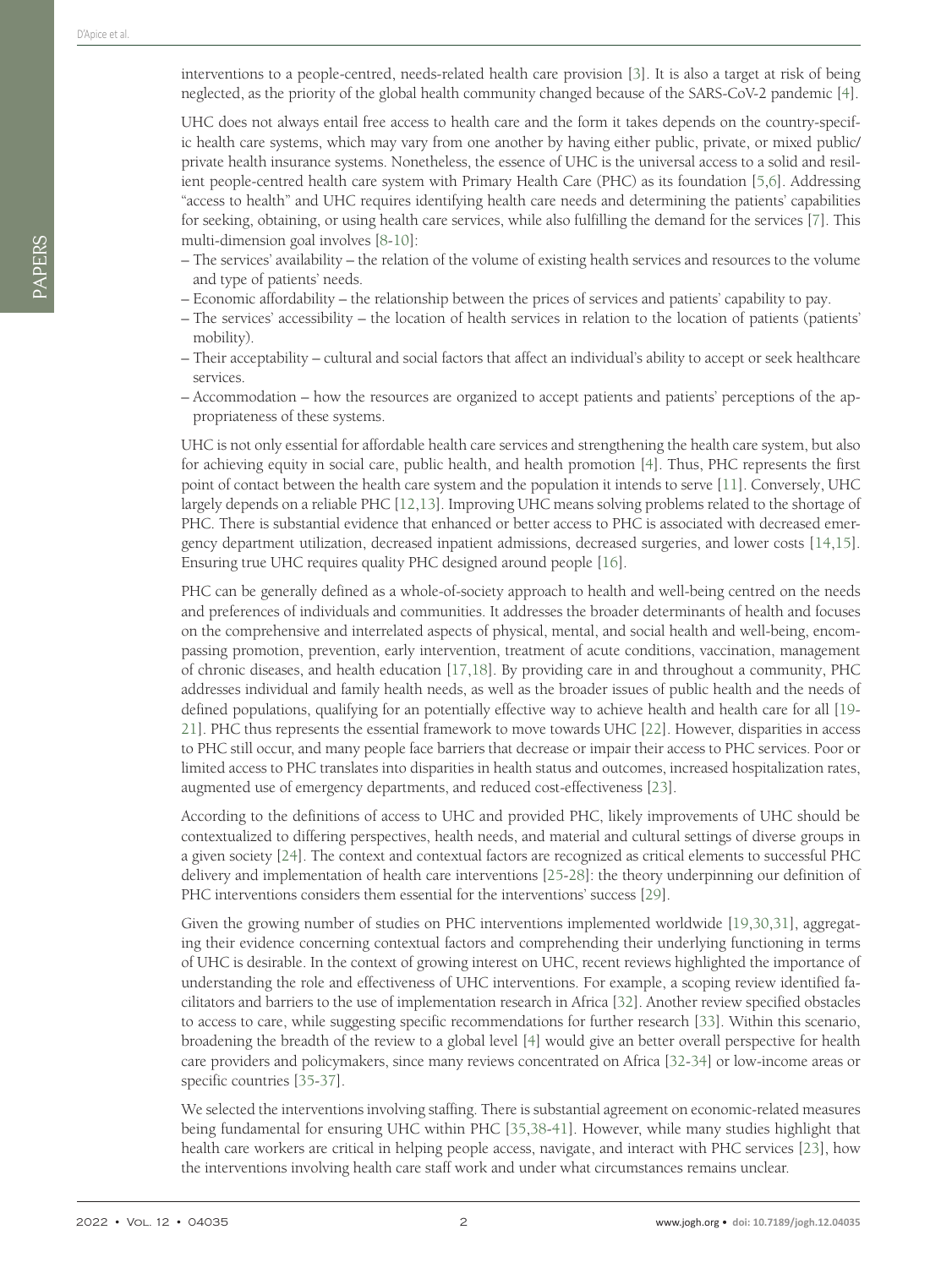## METHODS

By employing a systematic review, we aimed to retrieve the evidence from studies focusing on staff-based interventions in the context of PHC and UHC. We conducted a realist synthesis for identifying underlying reasons for the success/failure of the collected interventions.

A realist synthesis allows researchers to describe "what works under what circumstances" by disclosing specific interventions' interplay between context, mechanisms, and outcomes [\[42](#page-12-16)-[44\]](#page-12-17) of particular interventions.

By using a heuristic defined as the context-mechanism-outcome (CMO) configuration, realist synthesis develops evidence-informed theories about the interactions between intervention, mechanisms, and implementation contexts [\[44](#page-12-17)]. "Contexts" refer to the backdrop of programmes and research and are broadly understood as any condition that triggers and/or modifies the behaviour of a mechanism [[29\]](#page-12-6). For this review, contexts also encompass whether the country of the intervention's implementation is a low-, middle-, or high-income country, as well as the population characteristics (general population or vulnerable groups, such as minorities). Mechanisms are "underlying entities, processes, or structures which operate in particular contexts to generate outcomes of interest" [\[45](#page-13-0)]. Outcomes result from the interaction between a mechanism and its triggering context. For this review, outcomes were defined either as positive, if they increased access to PHC services, or negative, if they did not increase or unevenly increased access to PHC services.

The main review question was: Which staff-based interventions proved to impact UHC through PHC?

Related sub-questions were also asked:

- Which kinds of interventions are selected and implemented to increase access to PHC services?
- Which areas of intervention (treatment, follow-up, prevention including screening, general PHC) do they refer to?
- Do the interventions target a specific population group?
- Which is the role of contextual factors?

The study's protocol was registered on PROSPERO on April 15, 2021, registration code: CRD42021232293. Reporting for this review followed the RAMESES publication standards for realist synthesis [\[46\]](#page-13-1) and the PRIS-MA 2020 Statement [\[47](#page-13-2)].

### Inclusion and exclusion criteria

We included all the staff-based interventions targeting PHC access in the context of UHC.

"Access to PHC services" was understood as the opportunity to identify health care needs, seek, reach, obtain or use health care services, and fulfil the demand for services. "Intervention" was defined as all the strategies and actions involving specific professionals working for PHC providers for improving access to PHC services (please refer to search element 3 in **[Table 1](#page-2-0)** for the complete list of professionals we included).

We included studies with a trial, quantitative, observational, and longitudinal study design.

<span id="page-2-0"></span>**Table 1.** Medline search strategy

| Search element 1: | Universal health coverage; UHC; Health inequality*; Health equit*; Universal health insurance; Universal health care              |  |  |  |  |  |  |
|-------------------|-----------------------------------------------------------------------------------------------------------------------------------|--|--|--|--|--|--|
| Search element 2: | Primary health care; Primary care nursing; Physicians, primary care; Primary care                                                 |  |  |  |  |  |  |
|                   | Patient advocacy; Broker; Health broker; Health Service* broker; Community health worker; Community navigat*; Patient navigat*;   |  |  |  |  |  |  |
|                   | Lay health work*; Link* to care; Navigat*; Lay worker*; Community health representative*; Community health advocate*; Cultur*     |  |  |  |  |  |  |
| Search element 3: | broker; Link worker*; Liaison worker*; Care coordinator*; Indigenous health worker*; Patient advocat*; Lay navigator*; Health li- |  |  |  |  |  |  |
|                   | aison*; Advocacy for health; Mediation; Enabling; Empowerment                                                                     |  |  |  |  |  |  |
|                   | universal health coverage[Title/Abstract] OR UHC[Title/Abstract] OR health inequalit*[Title/Abstract] OR health equit*[Title/Ab-  |  |  |  |  |  |  |
|                   | stract] OR "Universal Health Insurance" [Mesh] OR "Universal Health Care" [Mesh]]                                                 |  |  |  |  |  |  |
|                   | <b>AND</b>                                                                                                                        |  |  |  |  |  |  |
|                   | ("Primary Health Care"[Mesh] OR "Primary Care Nursing"[Mesh] OR "Physicians, Primary Care"[Mesh]) OR (primary care[Title/         |  |  |  |  |  |  |
|                   | Abstract])                                                                                                                        |  |  |  |  |  |  |
| Search strategy   | <b>AND</b>                                                                                                                        |  |  |  |  |  |  |
|                   | ("Patient Advocacy" [Mesh] OR broker* OR health broker* OR health service* broker OR community health worker* OR commu-           |  |  |  |  |  |  |
|                   | nity navigat* OR peer navigat* OR patient navigat* OR lay health work* OR link* to care OR Navigat* OR lay worker* OR com-        |  |  |  |  |  |  |
|                   | munity health representative* OR community health advocate* OR cultur* broker OR link worker* OR liaison worker* OR care          |  |  |  |  |  |  |
|                   | coordinator* OR indigenous health worker* OR patient advocat* OR lay navigator* OR health liaison* OR advocacy for health OR      |  |  |  |  |  |  |
|                   | mediation OR enabling OR empowerment)                                                                                             |  |  |  |  |  |  |
|                   |                                                                                                                                   |  |  |  |  |  |  |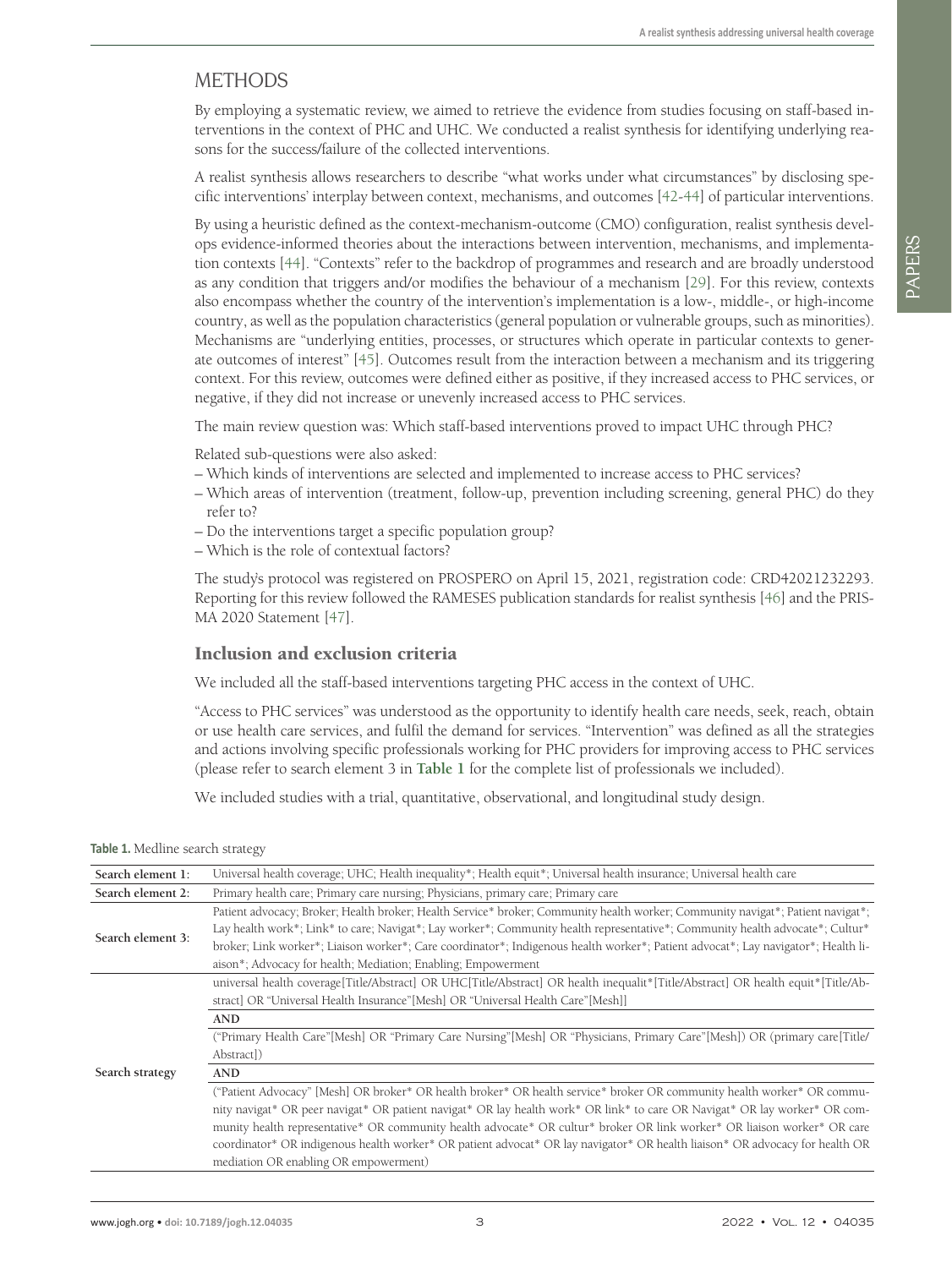We restricted the search to peer-reviewed literature published in English in scientific journals. We did not consider grey literature. No time- or country-related limitations were applied.

Studies have been included and appraised based on relevance and rigor.

Exclusion criteria regarded interventions with only qualitative outcomes or those targeting the paediatric population.

### Search strategy

We searched the following databases: Medline/PubMed, Embase, CINAHL, Scopus, Web of Science, and Social Care Online. The database search was performed from inception to June 30th, 2021. The search strategy is shown in **[Table 1](#page-2-0)**. We analysed the references of identified articles and relevant reviews. We also searched Google Scholar for other potentially relevant studies.

### Article selection and data extraction

Three reviewers (CDA, LS, GA) independently determined the study's eligibility by first reading its title and, if it appeared relevant, the abstract. Finally, they reviewed the full text. Eligible studies were designated "thick" for studies rich in evidence on all relevant elements of CMOs, or as "thin" for studies having only sparse data. Any disagreement was solved through consultation with a fourth reviewer (LG).

Study characteristics were extracted into a table to provide a descriptive overview of the interventions based on the context, mechanism, outcome configuration. We extracted the following information:

- Study details: authors, year of publication, journal, country of intervention delivery, the underlying definition of PHC, study aims, study design, participant characteristics.
- Context: aims of the intervention, type and area of intervention, setting, number of components, contextual factors.
- Mechanism: author-identified mechanisms describing how the intervention influenced outcomes, whether the intervention worked for or not.
- Outcomes: Methods to evaluate success or lack of success of interventions and contextual factors.
- Additional study/information/researcher comments.

### Data synthesis and CMOs identification

The studies were analysed using a realist CMO configuration.

We extracted data from each of the included studies and put them into a table. We sought out data explaining what caused an outcome, through which mechanism, and under which context. The key CMOs in all selected studies were mainly identified from the results sections of the articles. The data extraction process was iterative, with repeated discussion among the research team on the initial programme theories. Throughout the process, they were developed further to reflect the evidence from the included studies. Disagreements were solved through group discussions. Finally, we examined our data extraction table to detect patterns across the selected studies. We followed an interpretative approach to analyse how our data compared with our initial programme theories and modified them accordingly.

Data synthesis was undertaken independently by two researchers (CDA, LS) who met up regularly with the research team to discuss their ongoing analysis.

### Risk of bias

The RAMESES quality assessment training materials and reporting guidelines were followed to assess the included studies' risk of bias. CD and LS appraised studies based on relevance by determining the extent to which a study could contribute to CMO theory building and rigor, which affects the validity of the evidence. Disagreements were resolved through discussion with the research team.

### RESULTS

31 studies were included, with 26 categorized as thick and five as thin. A PRISMA 2020 flow diagram [[47](#page-13-2)] for the synthesis process is provided in **[Figure 1](#page-4-0)**.

Of the 31 selected articles, 21 were settled in high-income countries, six in middle-income and upper-middle income countries, and four in low-income countries. Eight studies were described by CMO 1, eight by CMO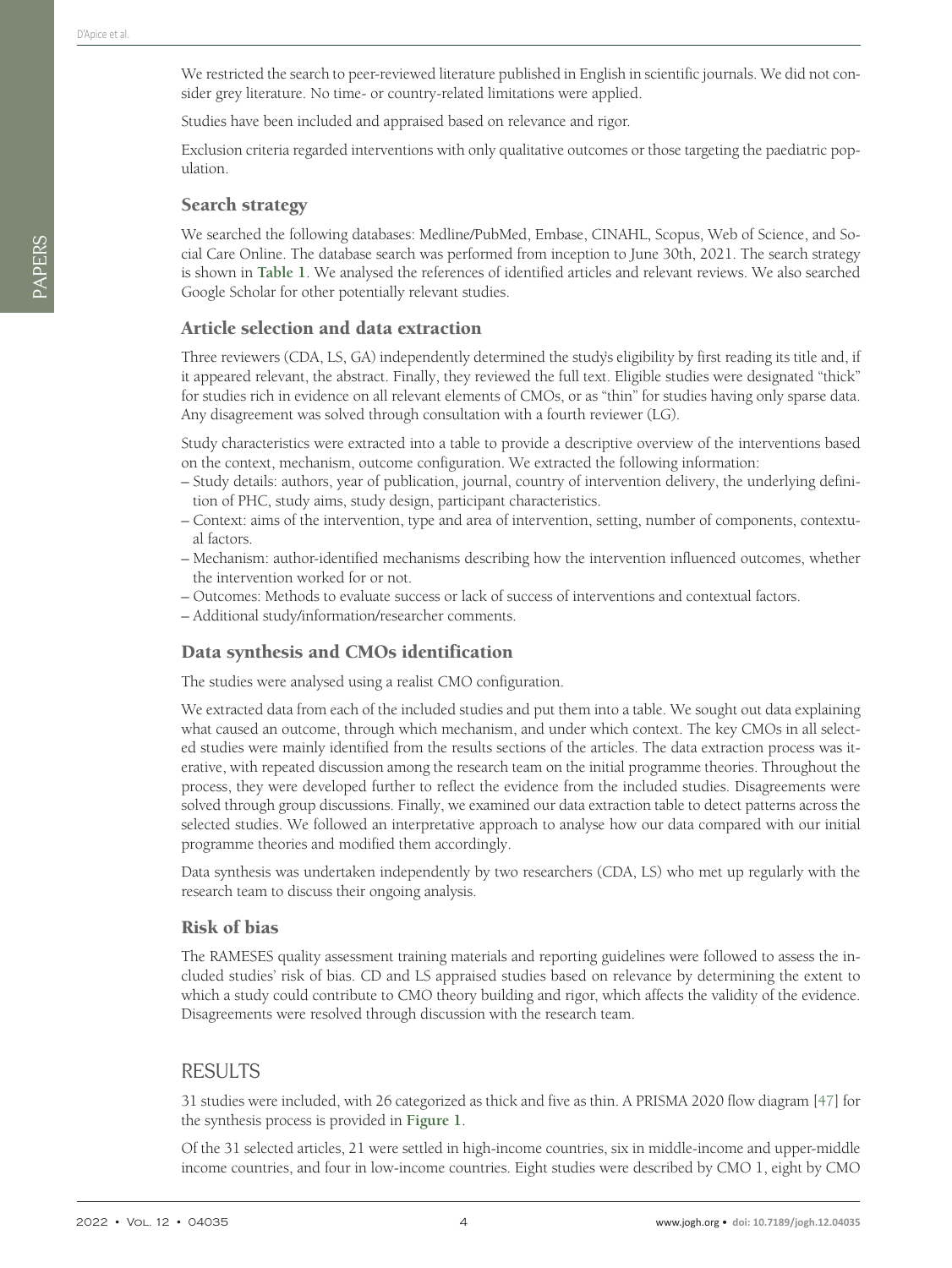<span id="page-4-0"></span>

**Figure 1.** PRISMA 2020 Statement Flow Diagram.

2, three by CMO 3. Seven were described by CMO 1 and CMO 3, three by CMO 1 and CMO 2, and two by CMO 2 and CMO 3.

Most interventions were targeted at vulnerable groups. Specifically, 18 interventions addressed vulnerable groups, eight address ethnic groups, and eight address the general population.

Regarding the area of intervention, 21 studies addressed prevention, including screening, 13 addressed treatment, four addressed follow-up, 11 addressed general primary care (see **[Table 2](#page-5-0)**).

The programme theories for each mechanism were presented below and summarized in **[Table 3](#page-7-0)**. It must be noted that these programme theories were not mutually exclusive, with one context and/or mechanism feeding into another or becoming an outcome of a third. However, they have been separated here for clarity.

Before moving to the CMOs, we must present some underlying definitions, which we outlined in **[Table 4](#page-7-1)**.

### CMO 1: Culturally sensitive ad hoc bridge figure  $(n=18)$

The mechanism, addressed by 18 papers [\[48,](#page-13-3)[49](#page-13-4),[52](#page-13-5)[,53,](#page-13-6)[55](#page-13-7),[59](#page-13-8)[,61,](#page-13-9)[62](#page-13-10),[64](#page-13-11)[,65,](#page-13-12)[69](#page-13-13)[-74,](#page-14-0)[76](#page-14-1),[77\]](#page-14-2), required an ad hoc bridge figure in the health service familiar with the contextual culture and the users' needs.

Ad hoc figures included community health workers, health mediators, health representatives, health navigators, and village workers. We also noted that this intervention could have been performed by strengthening the capacities of figures already existing in the team. Generally, these figures received specific training, and they usually came from their communities. They knew the specific health needs and culture for bridging the gap between individuals and communities and favoured access to appropriate PHC.

Health bridge figures performed different tasks and respond to different needs. For example, they linked individuals or groups (families, chronic patients) to appropriate health services [[48](#page-13-3)[,49,](#page-13-4)[59](#page-13-8),[61\]](#page-13-9), they supported patients with specific health needs (chronic patients, HIV patients) with treatment and follow-up [[69](#page-13-13)[,76](#page-14-1)], they facilitated communication between patients and services by speaking in their native language [\[62](#page-13-10),[72\]](#page-14-3), and they collaborated with the existing health teams to favour health and cultural understanding [\[64,](#page-13-11)[65](#page-13-12)].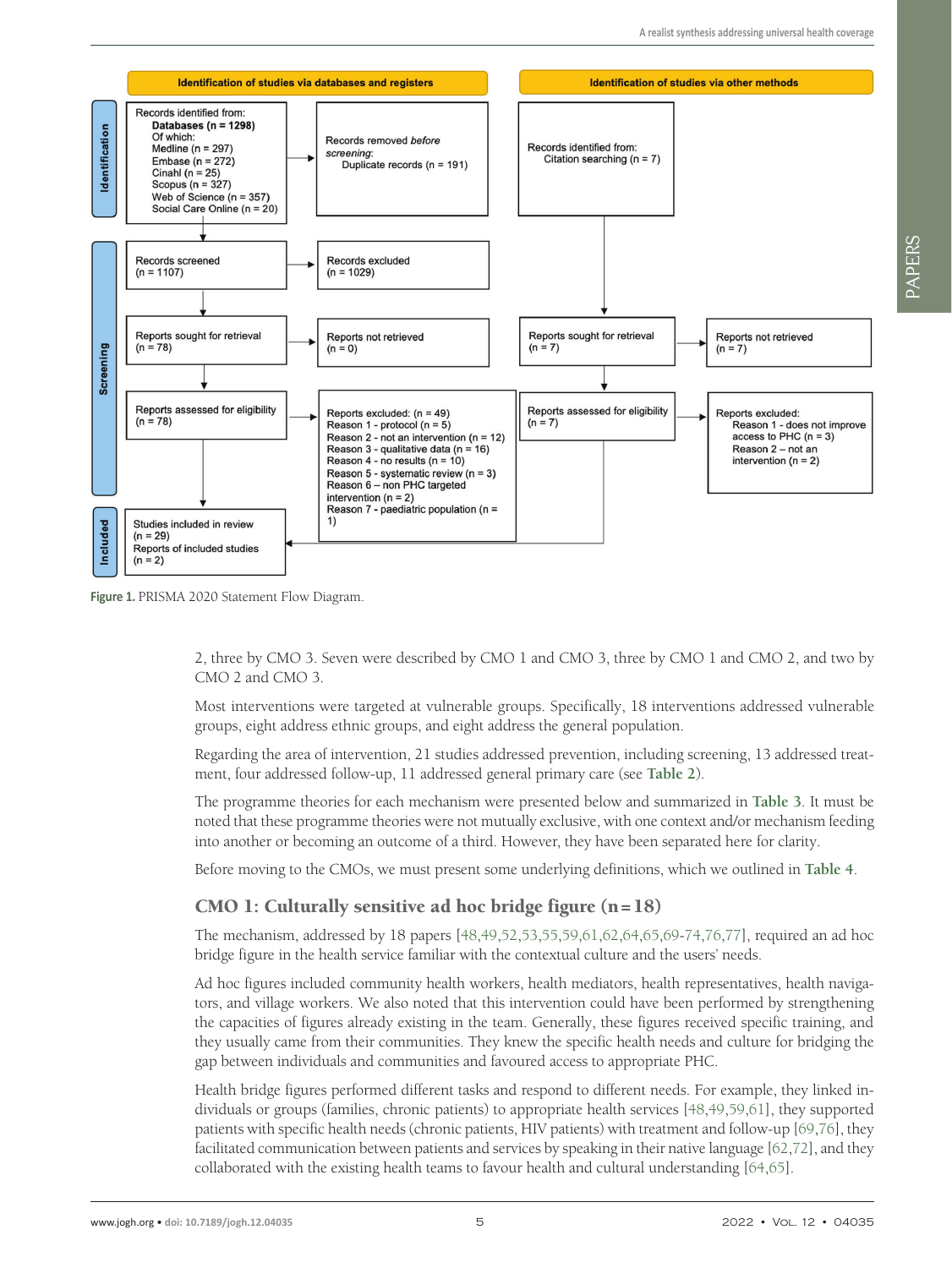D'Apice et al.

D'Apice et al

<span id="page-5-0"></span>

| THICK/THIN            |                                                                                                                                                                                                                       | <b>INCOME</b>  |                       |                       | <b>POPULATION</b> |                      |                          |           | <b>AREA OF INTERVENTION</b> |         |   | <b>CMO</b> |   | <b>OUTCOME</b> |
|-----------------------|-----------------------------------------------------------------------------------------------------------------------------------------------------------------------------------------------------------------------|----------------|-----------------------|-----------------------|-------------------|----------------------|--------------------------|-----------|-----------------------------|---------|---|------------|---|----------------|
| Thick<br>${\rm Thin}$ | <b>STUDY DESIGN</b>                                                                                                                                                                                                   | Middle<br>High | <b>COUNTRY</b><br>Low | population<br>General | Vulnerable        | minorities<br>Ethnic | & screenin<br>Prevention | Treatment | Follow-up                   | General |   |            |   | Positive       |
|                       | Franz et al. [2020]. Community-based outreach associated with increased health utilization among Navajo individuals living with diabetes: a matched cohort study [48]                                                 |                |                       |                       |                   |                      |                          |           |                             |         |   |            |   |                |
|                       | Observational cohort study                                                                                                                                                                                            |                | <b>United States</b>  |                       |                   | Y                    |                          | Y         | Y                           | Y       | Y |            | Y | Y              |
|                       | Kósa et al. [2020]. Health mediators as members of multidisciplinary group practice: lessons learned from a primary health care model in Hungary [49]                                                                 |                |                       |                       |                   |                      |                          |           |                             |         |   |            |   |                |
| Y                     | Quantitative analysis                                                                                                                                                                                                 |                | Hungary               |                       |                   | Y                    | Y                        |           |                             |         | Y |            |   | Y              |
|                       | Silva-Tinoco et al. [2020]. Role of social and other determinants of health in the effect of a multicomponent integrated care strategy on type 2 diabetes mellitus [50]                                               |                |                       |                       |                   |                      |                          |           |                             |         |   |            |   |                |
| Y                     | Before-and-after design                                                                                                                                                                                               |                | Mexico                |                       | Y                 |                      | Y                        |           |                             |         |   |            | Y | Y              |
|                       | Vieira-Meyer et al. [2020]. Variation in primary health services after implementation of quality improvement policy in Brazil [51]                                                                                    |                |                       |                       |                   |                      |                          |           |                             |         |   |            |   |                |
|                       | Y Observational study                                                                                                                                                                                                 |                | <b>Brazil</b>         | Y                     |                   |                      |                          |           |                             | Y       |   | Y          |   |                |
|                       | Baghirov et al. [2019] Achieving UHC in Samoa through revitalizing PHC and reinvigorating the role of village women groups [52]                                                                                       |                |                       |                       |                   |                      |                          |           |                             |         |   |            |   |                |
| Y                     | Commentary of intervention                                                                                                                                                                                            |                | Samoa                 | Y                     |                   |                      | Y                        | Y         |                             |         | Y |            |   | Y              |
|                       | Lawrence et al. [2019]. Facilitating equitable prevention and management of gout for Maori in Northland, New Zealand, through a collaborative primary care approach [53]                                              |                |                       |                       |                   |                      |                          |           |                             |         |   |            |   |                |
| Y                     | Open evaluation based on data collected from patients enrolled in the programme                                                                                                                                       | Y              | New Zealand           |                       |                   | Y                    | Y                        | Y         |                             |         | Y |            | Y | Y              |
|                       | Lomonaco-Haycraft et al. [2019]. Integrated perinatal mental health care: a national model of perinatal primary care in vulnerable populations [54]                                                                   |                |                       |                       |                   |                      |                          |           |                             |         |   |            |   |                |
| Y                     | Intervention evaluation                                                                                                                                                                                               |                | <b>United States</b>  |                       | Y                 |                      | Y                        | Y         |                             |         |   |            | Y | Y              |
|                       | Mercer et al. [2019]. Effectiveness of Community-Links Practitioners in Areas of High Socioeconomic Deprivation [55]                                                                                                  |                |                       |                       |                   |                      |                          |           |                             |         |   |            |   |                |
| Y                     | A quasi-experimental cluster-randomized controlled trial                                                                                                                                                              |                | Scotland              |                       | Y                 |                      | Y                        |           |                             | Y       | Y |            |   | Y              |
|                       | Andrade et al. [2018]. Brazil's Family Health Strategy: Factors associated with programme uptake and coverage expansion over 15 y [1998-2012] [56]                                                                    |                |                       |                       |                   |                      |                          |           |                             |         |   |            |   |                |
|                       | Y Intervention evaluation                                                                                                                                                                                             |                | Brazil                | Y                     |                   |                      |                          |           |                             | Y       |   | Y          |   | Y              |
|                       | Durovni et al. [2018]. The impact of the Brazilian Family Health Strategy and the conditional cash transfer on tuberculosis treatment outcomes in Rio de Janeiro: an individual-level analysis of secondary data [57] |                |                       |                       |                   |                      |                          |           |                             |         |   |            |   |                |
|                       | Y Individual-level analysis of secondary data                                                                                                                                                                         |                | Brazil                |                       | Y                 |                      | Y                        | Y         |                             |         |   | Y          |   |                |
|                       | Gabrielli et al. [2018]. Cervical cancer prevention in Senegal: An International Cooperation Project Report [58]                                                                                                      |                |                       |                       |                   |                      |                          |           |                             |         |   |            |   |                |
|                       | Y Intervention - cervical cancer screening programme                                                                                                                                                                  |                | Y<br>Senegal          | Y                     |                   |                      | Y                        |           |                             |         |   | Y          | Y |                |
|                       | Hodgins et al. [2018]. The effectiveness of Dental Health Support Workers at linking families with primary care dental practices: a population-wide data linkage cohort study [59]                                    |                |                       |                       |                   |                      |                          |           |                             |         |   |            |   |                |
| Y                     | Population-wide data linkage cohort study                                                                                                                                                                             |                | Scotland              | Y                     |                   |                      | Y                        | Y         |                             | Y       | Y |            |   | Y              |
|                       | Hylviu et al. [2018]. Saving women's lives from cervical cancer: Promoting a cost-effective cervical cancer screening tool in Rural Albania [60]                                                                      |                |                       |                       |                   |                      |                          |           |                             |         |   |            |   |                |
| Y                     | Intervention evaluation                                                                                                                                                                                               |                | Albania               |                       | Y                 |                      | Y                        |           |                             |         |   | Y          | Y | Y              |
|                       | Gourley et al. [2017]. Scotland's National Links Worker Programme: mitigating negative impacts of social determinants of health through community connected general practice [61]                                     |                |                       |                       |                   |                      |                          |           |                             |         |   |            |   |                |
| Y                     | Intervention evaluation                                                                                                                                                                                               |                | Scotland              |                       | Y                 |                      | Y                        |           |                             | Y       | Y |            |   | Y              |
|                       | Lofters et al. [2017]. Lay health educators within primary care practices to improve cancer screening uptake for South Asian patients: challenges in quality improvement [62]                                         |                |                       |                       |                   |                      |                          |           |                             |         |   |            |   |                |
| Y                     | Pilot study                                                                                                                                                                                                           |                | Canada                |                       |                   | Y                    | Y                        |           |                             |         | Y |            |   |                |
|                       | Shavit et al. [2017]. Transitions Clinic Network: Challenges and Lessons in Primary Care for People Released from Prison [63]                                                                                         |                |                       |                       |                   |                      |                          |           |                             |         |   |            |   |                |
|                       | Through TCN data, assessed the impact of early engagement in primary care and                                                                                                                                         |                |                       |                       |                   |                      |                          |           |                             |         |   |            |   |                |
| Y                     | referral from correctional systems to TCN on the use of acute care and recidivism                                                                                                                                     | Y              | <b>United States</b>  |                       | Y                 |                      | Y                        | Y         | Y                           |         |   | Y          |   | Y              |
|                       | Spitzer-Shohat et al. [2017]. Reducing inequity in primary care clinics treating low socioeconomic Jewish and Arab populations in Israel [64]                                                                         |                |                       |                       |                   |                      |                          |           |                             |         |   |            |   |                |
| Y                     | Evaluation of an intervention for inequity-reduction + semi structured interviews                                                                                                                                     | Y              | Israel                |                       | Y                 |                      |                          |           |                             | Y       | Y |            | Y | Y              |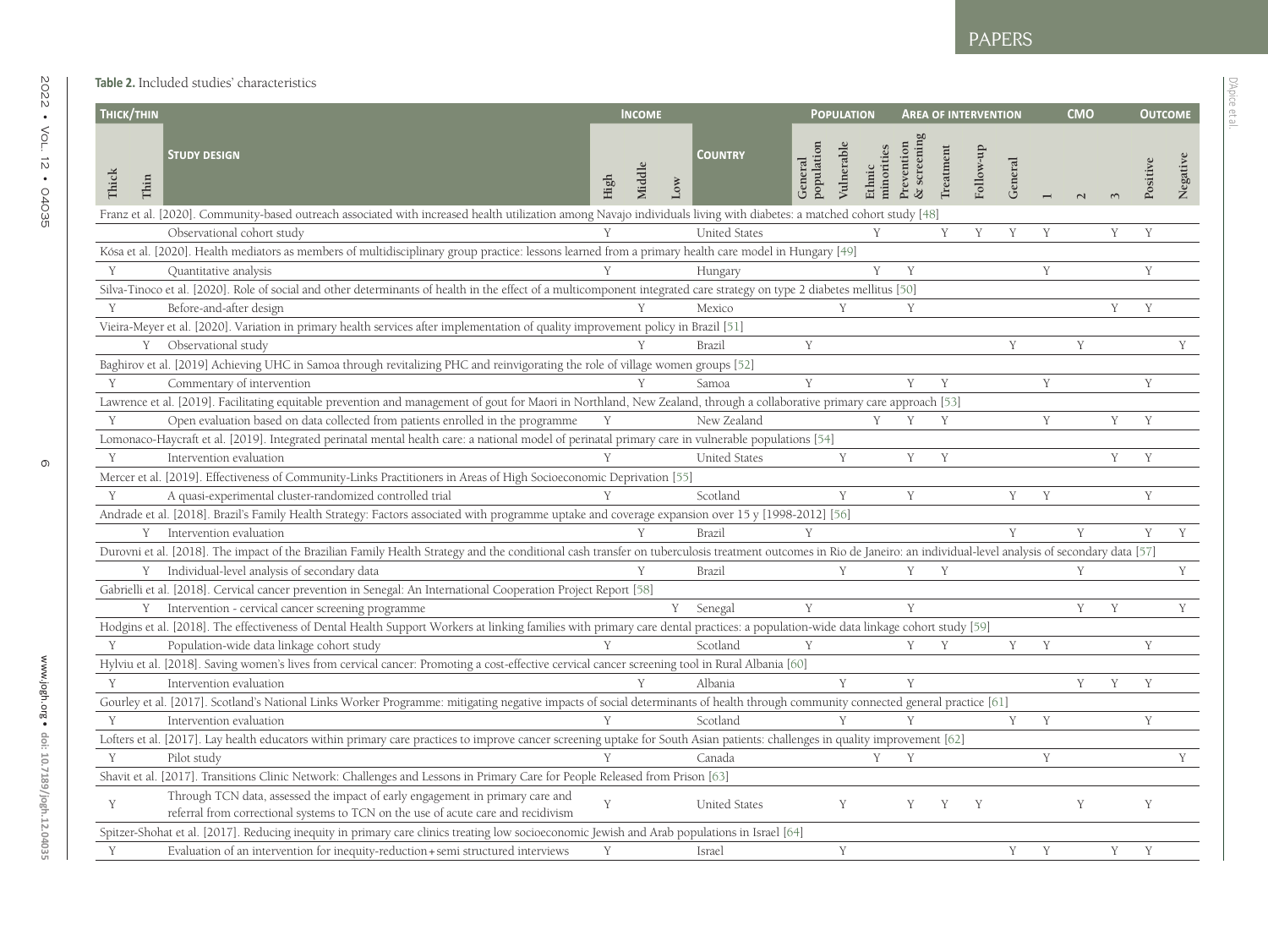| THICK/THIN    |                                                                                                                                                                                                                              |      | <b>INCOME</b>             |                                                 |                       | <b>POPULATION</b> |                      |                           |                  | <b>AREA OF INTERVENTION</b> |         |   | <b>CMO</b> |   | <b>OUTCOME</b> |
|---------------|------------------------------------------------------------------------------------------------------------------------------------------------------------------------------------------------------------------------------|------|---------------------------|-------------------------------------------------|-----------------------|-------------------|----------------------|---------------------------|------------------|-----------------------------|---------|---|------------|---|----------------|
| Thick<br>Thin | <b>STUDY DESIGN</b>                                                                                                                                                                                                          | High | Middle<br>$_{\text{Low}}$ | <b>COUNTRY</b>                                  | General<br>population | Vulnerable        | minorities<br>Ethnic | Prevention<br>& screening | <b>Treatment</b> | Follow-up                   | General |   |            |   | Positive       |
|               | Swift [2017]. People powered primary care: learning from Halton [65]                                                                                                                                                         |      |                           |                                                 |                       |                   |                      |                           |                  |                             |         |   |            |   |                |
| Y             | Intervention evaluation                                                                                                                                                                                                      | Y    |                           | England                                         | Y                     |                   |                      |                           |                  |                             | Y       | Y | Y          |   | Y              |
|               | Woringer et al. [2017]. Evaluation of community provision of a preventive cardiovascular programme - the National Health Service Health Check in reaching the under-served groups by primary care in England:                |      |                           |                                                 |                       |                   |                      |                           |                  |                             |         |   |            |   |                |
|               | cross-sectional observational study [66]                                                                                                                                                                                     |      |                           |                                                 |                       |                   |                      |                           |                  |                             |         |   |            |   |                |
| Y             | Cross-sectional observational study                                                                                                                                                                                          | Y    |                           | England                                         |                       | Y                 | Y                    | Y                         |                  |                             |         |   | Y          |   | Y              |
|               | Bhatta and Liabsuetrakul [2016]. Social self-value intervention for empowerment of HIV infected people using antiretroviral treatment: a randomized controlled trial [67]                                                    |      |                           |                                                 |                       |                   |                      |                           |                  |                             |         |   |            |   |                |
| Y             | An open-label randomized controlled trial                                                                                                                                                                                    |      |                           | Y Nepal                                         |                       | Y                 |                      |                           | Y                |                             | Y       |   | Y          |   | Y              |
|               | Brothers et al. [2016]. Young Women Living with HIV: Outcomes from a Targeted Secondary Prevention Empowerment Pilot Trial [68]                                                                                              |      |                           |                                                 |                       |                   |                      |                           |                  |                             |         |   |            |   |                |
| Y             | Behavioral intervention                                                                                                                                                                                                      | Y    |                           | <b>United States</b>                            |                       | Y                 |                      | Y                         |                  |                             |         |   |            | Y | Y              |
|               | Kane et al. [2016]. Improving diabetes care and outcomes with community health workers [69]                                                                                                                                  |      |                           |                                                 |                       |                   |                      |                           |                  |                             |         |   |            |   |                |
| Y             | Mixed methods                                                                                                                                                                                                                | Y    |                           | <b>United States</b>                            |                       | Y                 |                      | Y                         | Y                | Y                           |         | Y |            | Y | Y              |
|               | Percac-Lima et al. [2016]. Patient Navigation for Comprehensive Cancer Screening in High-Risk Patients Using a Population-Based Health Information Technology System A Randomized Clinical Trial [70]                        |      |                           |                                                 |                       |                   |                      |                           |                  |                             |         |   |            |   |                |
| Y             | Randomized clinical trial                                                                                                                                                                                                    | Y    |                           | <b>United States</b>                            |                       | Y                 | Y                    | Y                         |                  |                             |         | Y |            |   | Y              |
|               | Berkowitz et al. [2015]. Building Equity Improvement into Quality Improvement: Reducing Socioeconomic Disparities in Colorectal Cancer Screening as Part of Population Health Management [71]                                |      |                           |                                                 |                       |                   |                      |                           |                  |                             |         |   |            |   |                |
| Y             | Interrupted time series analysis before and after a population management intervention Y                                                                                                                                     |      |                           | <b>United States</b>                            |                       | Y                 |                      | Y                         |                  |                             |         | Y | Y          |   | Y              |
|               | Percac-Lima et al. [2015]. Patient Navigation to Improve Follow-Up of Abnormal Mammograms Among Disadvantaged Women [72]                                                                                                     |      |                           |                                                 |                       |                   |                      |                           |                  |                             |         |   |            |   |                |
| Y             | Evaluation of the impact of a PN programme on follow-up after an abnormal mammogram Y                                                                                                                                        |      |                           | <b>United States</b>                            |                       | Y                 |                      | Y                         |                  | Y                           |         | Y |            | Y | Y              |
|               | Reeve et al. [2015]. Community participation in health service reform: The development of an innovative remote Aboriginal primary health care service [73]                                                                   |      |                           |                                                 |                       |                   |                      |                           |                  |                             |         |   |            |   |                |
| Y             | Descriptive mixed-method study                                                                                                                                                                                               |      |                           | Australia                                       |                       |                   | Y                    | Y                         | Y                |                             |         | Y | Y          |   | Y              |
|               | Percac-Lima et al. [2014]. The Longitudinal Impact of Patient Navigation on Equity in Colorectal Cancer Screening in a Large Primary Care Network [74]                                                                       |      |                           |                                                 |                       |                   |                      |                           |                  |                             |         |   |            |   |                |
| Y             | Culturally tailored CRC screening PN programme                                                                                                                                                                               | Y    |                           | <b>United States</b>                            |                       | Y                 | Y                    | Y                         |                  |                             |         | Y |            | Y | Y              |
|               | Grasdal and Monstad [2011]. Inequity in the use of physician services in Norway before and after introducing patient lists in primary care [75]                                                                              |      |                           |                                                 |                       |                   |                      |                           |                  |                             |         |   |            |   |                |
|               | Measure horizontal inequity by concentration indices and investigate changes in in-                                                                                                                                          |      |                           |                                                 |                       |                   |                      |                           |                  |                             |         |   |            |   |                |
| Y             | equity over time                                                                                                                                                                                                             |      |                           | Norway                                          | Y                     |                   |                      |                           |                  |                             | Y       |   | Y          |   | Y              |
|               | Celletti et al. [2010]. Can the deployment of community health workers for the delivery of HIV services represent an effective and sustainable response to health workforce shortages? Results of a multi-country study [76] |      |                           |                                                 |                       |                   |                      |                           |                  |                             |         |   |            |   |                |
| Y             | Multi-country study                                                                                                                                                                                                          |      | Y                         | Brazil, Ethiopia,<br>Malawi, Namibia,<br>Uganda |                       | Y                 |                      |                           | Y                |                             | Y       | Y |            |   | Y              |
|               | Sarli et al. [2010]. Training program for community health workers in remote areas in Senegal. First experience [77]                                                                                                         |      |                           |                                                 |                       |                   |                      |                           |                  |                             |         |   |            |   |                |
|               | Y Training programme and post-intervention evaluation                                                                                                                                                                        |      | Y                         | Senegal                                         | Y                     |                   |                      | Y                         |                  |                             |         | Y |            | Y |                |
|               | Rubenstein et al. [1996]. Evaluation of the VA's pilot program in institutional reorganization toward primary and ambulatory care .1. Changes in process and outcomes of care [78]                                           |      |                           |                                                 |                       |                   |                      |                           |                  |                             |         |   |            |   |                |
|               |                                                                                                                                                                                                                              |      |                           | <b>United States</b>                            |                       | Y                 |                      |                           | Y                |                             |         |   | Y          |   | Y              |
| Y             | Intervention with surveys to randomly selected males in 2 phases, practice-based                                                                                                                                             | Y    |                           |                                                 |                       |                   |                      |                           |                  |                             |         |   |            |   |                |
| Total         | and visit-based                                                                                                                                                                                                              |      |                           |                                                 |                       |                   |                      |                           |                  |                             |         |   |            |   |                |

**A realist synthesis addressing universal health coverage**

A realist synthesis addressing universal health coverage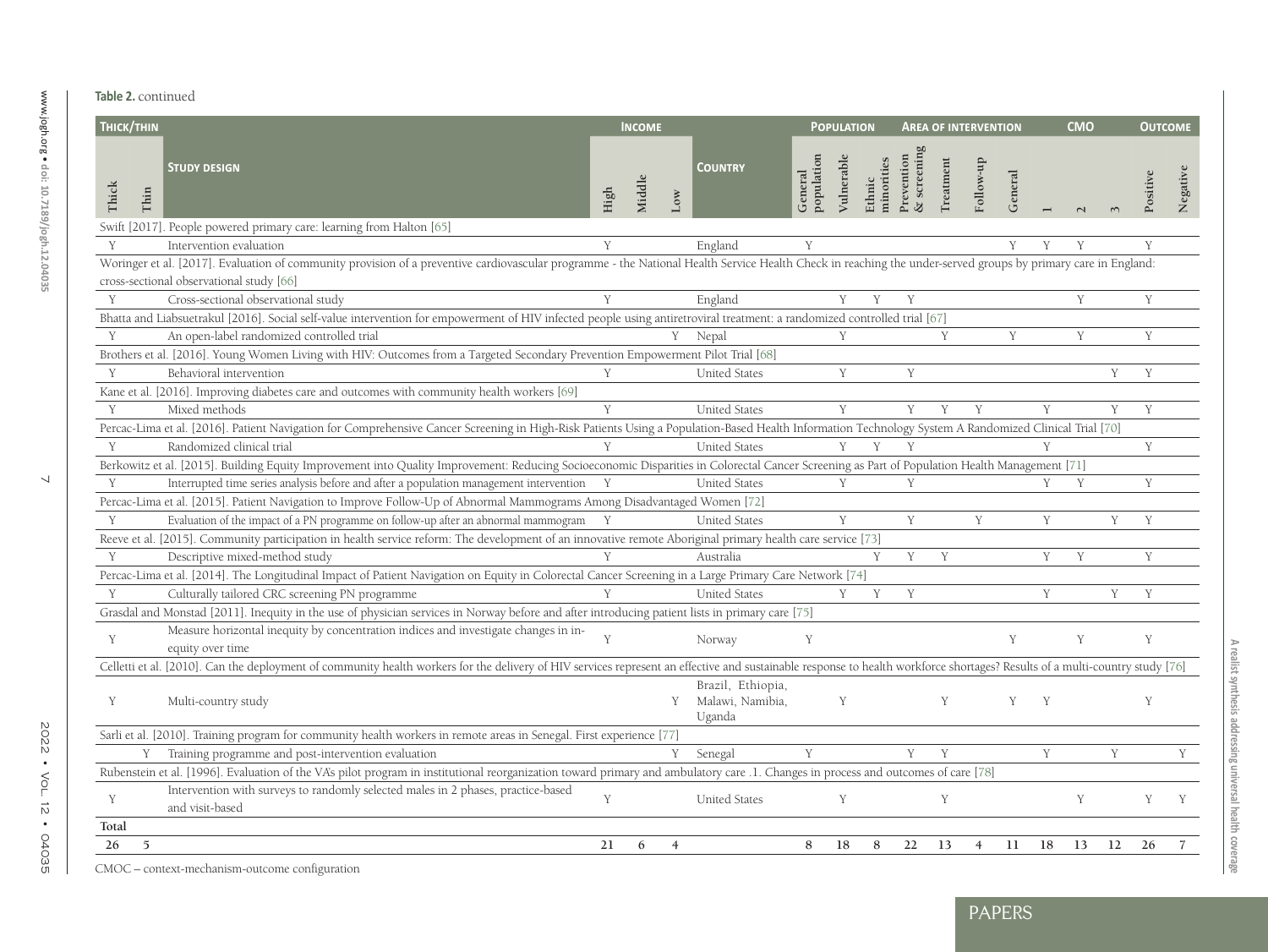### <span id="page-7-0"></span>**Table 3.** Summary of the three context-mechanism-outcome configurations

| <b>CMO TITLE</b>     | <b>CMO 1 - HEALTH BRIDGE FIGURES</b>                                                          | <b>CMO 2 - TAILORING PRACTICES</b>                                                                                                                             | <b>CMO 3 - TRAINING</b>                                                                                                                                                                                                                                                                                                                                                                                                                                                                                                                                                                       |
|----------------------|-----------------------------------------------------------------------------------------------|----------------------------------------------------------------------------------------------------------------------------------------------------------------|-----------------------------------------------------------------------------------------------------------------------------------------------------------------------------------------------------------------------------------------------------------------------------------------------------------------------------------------------------------------------------------------------------------------------------------------------------------------------------------------------------------------------------------------------------------------------------------------------|
|                      |                                                                                               |                                                                                                                                                                | High income countries: general population [59, High-income: general population [65,75], High income countries: ethnic minorities [48,                                                                                                                                                                                                                                                                                                                                                                                                                                                         |
| Context              | 65], ethnic minorities [48,49,53,62,70,73,74],<br>fragile and vulnerable [55,61,64,69-72,74]. | able [63,66,71,78].                                                                                                                                            | ethnic minorities $[66,73]$ , fragile and vulner- 53, fragile and vulnerable $[54,64,68-70,72,74]$ .                                                                                                                                                                                                                                                                                                                                                                                                                                                                                          |
|                      | Middle-income and upper-middle-income<br>countries: general population [52].                  | general population [51,56], fragile and vul- able [50,60].<br>nerable [57,60].                                                                                 | Middle-income and upper-middle income: Middle-income countries: fragile and vulner-                                                                                                                                                                                                                                                                                                                                                                                                                                                                                                           |
|                      | [77], fragile and vulnerable [76].                                                            | Low-income countries: general population Low-income countries: general population Low-income: general population [58,77]<br>[58], fragile and vulnerable [67]. |                                                                                                                                                                                                                                                                                                                                                                                                                                                                                                                                                                                               |
| Mechanism            | ture and the users' needs.                                                                    | and differentiate strategies by the detected health bridges.<br>conditions.                                                                                    | To insert an ad hoc bridge figure in the health Interventions where the staff was asked to Specific, ad hoc, and contexts-based train-<br>care services familiar with the contextual cul- consider the needs of targeted populations ing targeting several stakeholders, particularly                                                                                                                                                                                                                                                                                                         |
| Positive<br>outcomes | powerment and engagement of service users service users [60,66]<br>[48, 49, 52, 69]           |                                                                                                                                                                | Increased access to PHC <sup>2</sup> services [48,49,53, Increased access to PHC services [56,57,60,63, Increased access to PHC services [48,53,54,<br>55,59,61,64,65,70-74,76], favoured health 65,66,71,75,78], favoured health equity and 60,72], favoured health equity and decreased<br>equity and decreased barriers of access [53, decreased barriers of access [56,63,65-67,75], barriers of access [53,54,64,69,72,74], fa-<br>59,61,64,65,69,70,72-74], favoured em- favoured empowerment and engagement of voured empowerment and engagement of ser-<br>vice users 48,50,60,68,69] |
| Negative<br>outcomes | evenly raised access [62,77]                                                                  | evenly increased access [51,56-58]                                                                                                                             | Did not increase access to PHC services or un- Did not increase access to PHC services or un- Did not increase access to PHC services [58,77]                                                                                                                                                                                                                                                                                                                                                                                                                                                 |
| n of articles        | 18/31                                                                                         | 13/31                                                                                                                                                          | 12/31                                                                                                                                                                                                                                                                                                                                                                                                                                                                                                                                                                                         |

CMOC – context-mechanism-outcome configuration, PHC – primary health care

### <span id="page-7-1"></span>**Table 4.** Working definitions of main concepts from the realist synthesis

|                          | In this study, we referred to groups experiencing "vulnerability" or being "vulnerable" to express that some groups within societies are       |
|--------------------------|------------------------------------------------------------------------------------------------------------------------------------------------|
| Vulnerable-              | exposed to contextual conditions that place them more at risk than the rest of the population [79]. This follows a Determinants of Hea         |
|                          | Ith approach, recognizing that daily life's structural determinants and conditions led to health inequalities and inequities between and       |
| Vulnerability:           | within countries [80]. We focused on groups whose demographic, geographic, economic, and/or cultural characteristics may impede or             |
|                          | compromise their access to PHC <sup>1</sup> services.                                                                                          |
| Ethnic group:<br>Equity: | An ethnic minority is a group of people who differ in race or color or national, religious, or cultural origin from the dominant group —       |
|                          | often the majority population — of the country in which they live.                                                                             |
|                          | Following Whitehead [81]: "Equity in health implies that ideally, everyone should have a fair opportunity to attain their full health po-      |
|                          | tential. More pragmatically, none should be disadvantaged from achieving this potential if it can be avoided." For this study, equity in       |
|                          | health is the absence of systematic disparities in health between groups with different levels of underlying social advantage/disadvan-        |
|                          | tage. Inequalities in health care systematically expose people who are already vulnerable to further disadvantages concerning their health.    |
| Access to                | For this study, access to health is the opportunity to identify health care needs, seek health care services, reach, obtain or use health care |
| health:                  | services, and have a demand for services fulfilled [7].                                                                                        |

PHC – primary health care

Except for three studies [\[57](#page-13-36),[76](#page-14-1)[,77\]](#page-14-2), this intervention was primarily implemented in high-income countries, under the direction or the support of the national or local health system.

Most of the interventions targeted vulnerable and ethnic groups and were specifically designed to meet those groups' health and cultural needs.

The introduction of ad hoc health bridge figures and/or the strengthening capacities of figures already existing in the team increased access to PHC services [[48](#page-13-3)[,49,](#page-13-4)[53](#page-13-6),[55](#page-13-7)[,59,](#page-13-8)[61](#page-13-9),[64](#page-13-11)[,65,](#page-13-12)[70](#page-14-13)[-74\]](#page-14-0), fostered health equity and decreased barriers of access [[53](#page-13-6)[,59,](#page-13-8)[61](#page-13-9),[64](#page-13-11)[,65,](#page-13-12)[69](#page-13-13),[70](#page-14-13)[,72-](#page-14-3)[74](#page-14-0)], and favoured empowerment and engagement of service users [\[48](#page-13-3)[,49](#page-13-4),[52](#page-13-5)[,69](#page-13-13)].

By inserting ad hoc bridge figures into the system, several barriers decreased. For example, some studies [[59](#page-13-8)[,61](#page-13-9)[,70](#page-14-13),[72](#page-14-3)[,74](#page-14-0)] represented cases of reduced barriers in terms of accessibility and acceptability. Three studies [\[70,](#page-14-13)[72](#page-14-3),[74\]](#page-14-0) also concerned reduced barriers of accommodation and availability.

All studies discussing this mechanism reported positive outcomes, except for two studies [\[62](#page-13-10)[,77](#page-14-2)] which noted that the intervention was unsuccessful and/or it unevenly increased access to PHC. Specifically, one study [\[62](#page-13-10)] reported that the intervention was ineffective and too time-consuming. In contrast, according to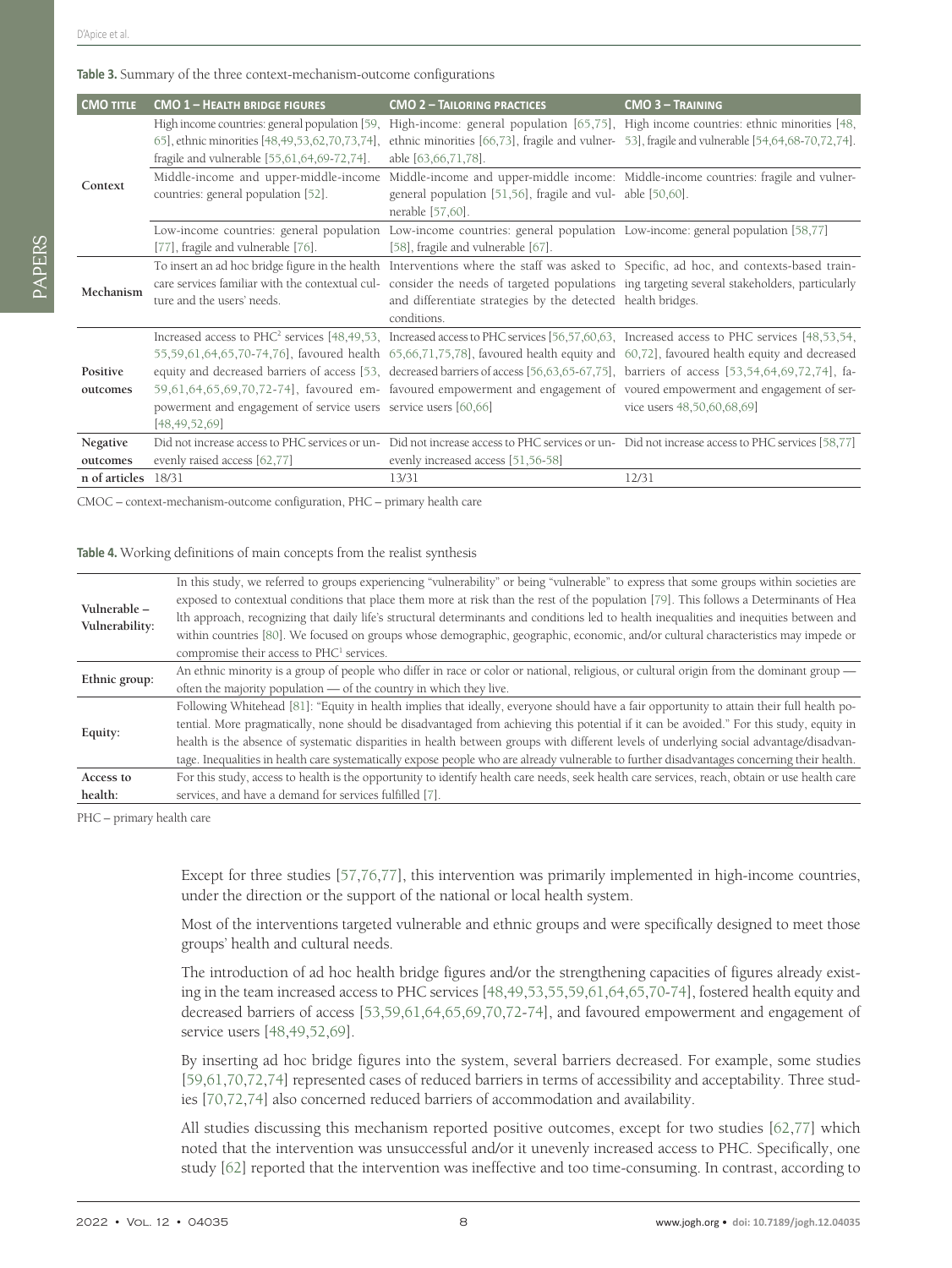the second study [\[77](#page-14-2)], the intervention was not sustainable in the middle- and long-term. It was not promoted by the local health care system but by an external organization. Therefore, it was not understood by the local population.

The most reported area of intervention addressed prevention, including screening  $(n=17)$ , treatment  $(n=8)$ , general primary care  $(n=7)$ , and follow-up  $(n=3)$ .

### CMO 2: Tailoring staff's practices to the needs of specified populations  $(n=13)$

This mechanism has been addressed by 13 studies [[51](#page-13-41)[,56](#page-13-42)-[58](#page-13-45)[,60](#page-13-43)[,63](#page-13-38),[65-](#page-13-12)[67](#page-13-46),[71](#page-14-16)[,73,](#page-14-14)[75](#page-14-15),[78\]](#page-14-17).

It consisted of interventions where the staff was asked to consider the needs of targeted populations and differentiate strategies following the detected needs.

For example, a study [[66\]](#page-13-37) described the dispatch of health staff to communities with the aim of raising awareness of cardiovascular disease prevention in a single consultation without pre-arranged appointments.

In a study on reducing disparities in colorectal cancer screening [\[71\]](#page-14-16), authors required health staff to integrate information technology services within their practices to facilitate contact with patients and increase screening rates. In contrast, another study [\[75](#page-14-15)] introduced a patient list system for general practitioners to improve the stability of the patients-doctors relationship and ensure equity in the use of health services.

One study [[63](#page-13-38)] addressed the creation of a consortium of PHC clinics to support chronically ill prisoners who were recently released, while another study [\[78](#page-14-17)] regarded the re-modulation of staff activities of an academic Veteran Affairs medical centre towards PHC.

This intervention was primarily implemented in high-income countries [[63,](#page-13-38)[65](#page-13-12),[66](#page-13-37),[71](#page-14-16)[,73](#page-14-14),[75](#page-14-15)] and mainly targeted vulnerable groups and ethnic ones. Four studies were set in middle and upper-middle-income countries [\[51](#page-13-41),[56](#page-13-42)[,57,](#page-13-36)[60](#page-13-43)], while two were in low-income countries [[58](#page-13-45),[67\]](#page-13-46). Most actions were directly promoted and implemented by the national or local health care system.

The mechanism allowed health care systems to increase access to PHC services [[56](#page-13-42)[,57,](#page-13-36)[60](#page-13-43),[63](#page-13-38)[,65,](#page-13-12)[66](#page-13-37),[71](#page-14-16)[,75,](#page-14-15)[78](#page-14-17)], foster health care equity, and decrease barriers to access [\[56](#page-13-42),[63](#page-13-38)[,65-](#page-13-12)[67](#page-13-46)[,75](#page-14-15)]. Specifically, those barriers pertained to the following dimensions: affordability and availability [\[56](#page-13-42),[57](#page-13-36)[,60](#page-13-43)], accessibility [\[78](#page-14-17)], and accommodation [\[66](#page-13-37)]. The mechanism also favoured empowerment and engagement of service users [[60](#page-13-43),[66\]](#page-13-37).

All studies discussing this mechanism reported positive outcomes, except for four studies [\[51,](#page-13-41)[56](#page-13-42)-[58\]](#page-13-45) in which authors noted that the intervention was unsuccessful and/or unevenly increased access to PHC.

Three studies [\[51](#page-13-41)[,56](#page-13-42),[57\]](#page-13-36) reported ineffective interventions: they were designed for a general target and not for a specific one. Hence, they did not meet tailored needs, while the fourth study [\[58](#page-13-45)] reported an intervention that did not fulfil terms of local economic sustainability.

The most reported area of intervention was prevention, including screening  $(n=8)$ , treatment  $(n=5)$ , general primary care  $(n=5)$ , and follow-up  $(n=1)$ .

### CMO 3: Training as the means for staff reskilling  $(n=12)$

12 studies addressed this mechanism [\[48](#page-13-3),[50](#page-13-44)[,53](#page-13-6)[,54](#page-13-39),[58](#page-13-45)[,60](#page-13-43)[,64](#page-13-11),[68](#page-13-40)[,69](#page-13-13)[,72](#page-14-3),[74](#page-14-0)[,77\]](#page-14-2).

The mechanism consisted of specific and context-based training targeting several stakeholders. Central to this intervention was training for health care bridge figures, since they were explicitly trained before performing their duties to cope with the health and social needs of the specific groups they intended to serve [\[48](#page-13-3),[53](#page-13-6)[,69,](#page-13-13)[72](#page-14-3),[74](#page-14-0)[,77\]](#page-14-2). Nonetheless, training was also designed for other health professionals [\[54,](#page-13-39)[58](#page-13-45),[60](#page-13-43)[,64\]](#page-13-11). In addition, training involving users, particularly chronic patients and communities, was also reported, and was aimed at educating them to perform self-care activities [[50](#page-13-44)[,60](#page-13-43)[,68](#page-13-40)].

Except for four studies [\[50](#page-13-44),[58](#page-13-45)[,60,](#page-13-43)[77](#page-14-2)], this intervention was mainly implemented in high-income countries, with most actions designed to meet vulnerable groups' health and cultural needs.

Specific, needs-tailored and context-based training increased access to PHC services [\[48](#page-13-3)[,53,](#page-13-6)[54](#page-13-39),[60](#page-13-43)[,72](#page-14-3)], fostered health equity and decreased barriers of access [\[53](#page-13-6),[54](#page-13-39)[,64](#page-13-11)[,69](#page-13-13),[72](#page-14-3)[,74](#page-14-0)], and favoured empowerment and engagement of service users [\[48,](#page-13-3)[50](#page-13-44),[60](#page-13-43)[,68,](#page-13-40)[69](#page-13-13)].

All studies discussing this mechanism reported positive outcomes, except for two studies [\[58](#page-13-45),[77\]](#page-14-2). One study [\[77](#page-14-2)] was unsustainable, as it was not promoted by the local health care system but by an external organization.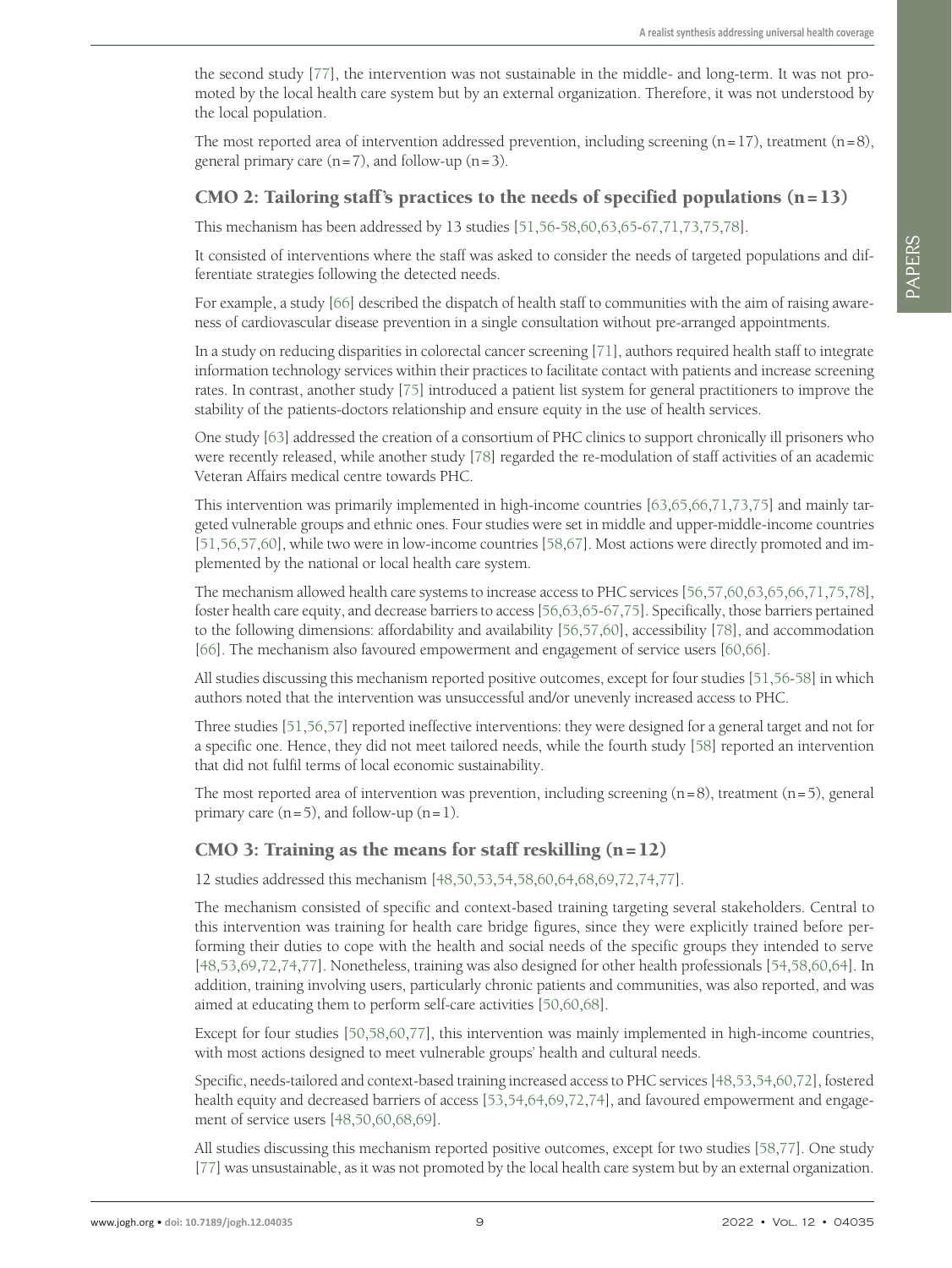Hence, it was too distant from the needs and understanding of the local community. A second study [[58\]](#page-13-45) reported an intervention that did not fulfil terms of local economic sustainability.

The most reported area of intervention was prevention, including screening  $(n=12)$ , treatment  $(n=5)$ , follow-up  $(n=3)$ , and general primary health care  $(n=2)$ .

### **DISCUSSION**

This review aimed to collect and discuss interventions improving access to PHC services to achieve UHC and understand the reasons for the selected interventions' success or lack thereof. Consistent with scientific literature [\[19,](#page-11-17)[25](#page-12-4)[-29,](#page-12-6)[82](#page-14-21)], the underpinning theory that guided our analysis is that, for an intervention to be successful, it must consider the context and its contextual factors. Intervention, mechanism, and context are highly intertwined, with all three interacting and influencing each other [\[29](#page-12-6),[83\]](#page-14-22).

It was significant that five studies included in the synthesis reported only outcomes of implementing PHC interventions without explaining how or why they occurred. Similarly, some discussed the contexts that influenced the intervention but failed to explain how these conditions and other contextual factors interacted with mechanisms to produce specific outcomes.

Through this systematic review and realist synthesis, we could identify 3 CMO configurations:

- CMO 1: Culturally sensitive ad hoc bridge figures.
- CMO 2: Tailoring staffs practices to the needs of specified populations.
- CMO 3: Training as the means for staff reskilling.

It is crucial to note that the CMOs were not mutually exclusive, with one context and/or mechanism feeding into another or becoming an outcome of a third. Also, it is worth noting that many studies fell into more than one CMO, with seven studies [\[48,](#page-13-3)[53](#page-13-6),[64](#page-13-11)[,69,](#page-13-13)[72](#page-14-3),[74](#page-14-0)[,77\]](#page-14-2) in CMO 1 and CMO 3, three studies [[65](#page-13-12)[,71,](#page-14-16)[73](#page-14-14)] being encompassed by CMO 1 and CMO 2, and two studies [\[58](#page-13-45),[60](#page-13-43)] described by both CMO 2 and CMO 3. Eight studies [[49](#page-13-4),[52](#page-13-5)[,55](#page-13-7),[59](#page-13-8),[61](#page-13-9)[,62](#page-13-10)[,70](#page-14-13),[76\]](#page-14-1) were only described by CMO 1, eight studies [\[51,](#page-13-41)[56](#page-13-42),[57](#page-13-36)[,63,](#page-13-38)[66](#page-13-37),[67](#page-13-46)[,78\]](#page-14-17) were only described by CMO 2, and three studies [\[50](#page-13-44),[54](#page-13-39)[,68\]](#page-13-40) were only described by CMO 3.

From the studies analysed in this review, the most reported intervention was the one described by CMO 1 (n=18). Healthcare bridges or figures, an umbrella term embracing a variety of selected community health workers, often trained and working in the communities from which they come, increase access to PHC services as they respond to local societal and cultural norms and customs, ensuring community acceptance and ownership. Scientific literature is rich in studies confirming that health bridges can successfully increase access to PHC, especially for vulnerable groups [\[84-](#page-14-23)[87\]](#page-14-24). Further, health bridges can be used in response to acute shortages of health workers [\[88](#page-14-25)]. CMO 1 is also the most represented in the literature regarding contextual factors for successful and unsuccessful interventions.

Mechanisms encompassed by CMO 2 and CMO 3 are defined in scientific literature as potentially successful interventions for increasing access to PHC. Authors [[89](#page-14-26)[,90\]](#page-14-27) described interventions focused on entrusting specific tasks or re-organizing the existing PHC system. In contrast, authors such as Laverack [[91](#page-14-28)] and Caudill et al. [[92\]](#page-14-29) reported the importance of empowering health professionals and users through ad hoc training developed upon their specific needs.

Most reported interventions of all CMOs took place in high-income countries and were mainly targeted at vulnerable groups, including ethnic ones. To implement successful and sustainable interventions, it is necessary to have financial and organizational resources. High-income countries have more economical and organizational resources available and, therefore, a greater possibility of developing sustainable interventions. On the other hand, middle- and low-income countries have less economic and organizational resources and consequently a lower opportunity of implementing successful and sustainable interventions. The risk is to start interventions that cannot be continued because of a lack of resources, as was done in the case of the studies by Sarli et al. [\[77](#page-14-2)] and by Gabrielli et al. [\[58](#page-13-45)], both set in Senegal. Consistently, interventions being supported or implemented by the country's health organization or in partnership with it have more chances to be successful and sustainable, while interventions fostered by external stakeholders, such as non-governmental organizations, have fewer chances of success, as in the case of the aforementioned studies [\[58,](#page-13-45)[77](#page-14-2)].

Regarding the area of intervention, notwithstanding the mechanism nor the country's level of income, most of the reported studies addressed prevention or/and general PHC actions. This result is not surprising given that both are pivotal pillars of PHC and are strongly fostered by the World Health Organisation (WHO) [[2\]](#page-11-1).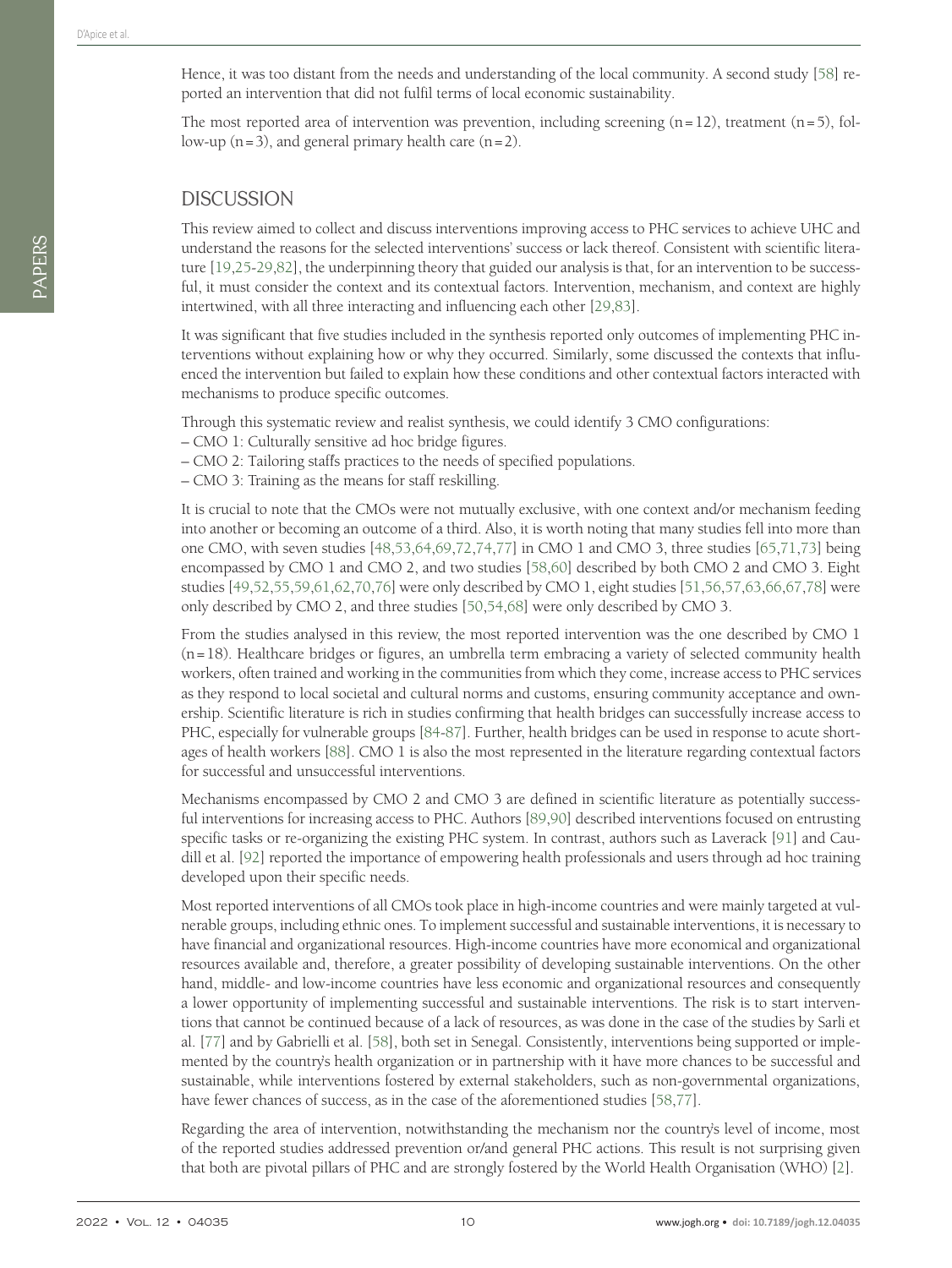Following our theoretical perspective and assumptions, context and contextual factors played a fundamental role in determining the success of an intervention [[93\]](#page-14-30). Regardless of the mechanism, all successful interventions considered the context and its contextual elements by tailoring actions to their target's specific needs and peculiarities, confirming our underpinning theory. These interventions increased access to PHC, raised equity, and reduced health barriers by being so context specific. For example, two studies [\[59](#page-13-8),[61](#page-13-9)] encompassed by CMO 1, through the introduction of the ad hoc health bridge figures in the system, managed to increase access and equity by reducing barriers relating to the dimensions of accessibility and acceptability. On the contrary, interventions that did not consider the context and the contextual factors and generalized their target were not successful, for example, three studies [\[51](#page-13-41),[56](#page-13-42)[,57](#page-13-36)] whose interventions were addressed to the general population and not to a specific group.

The culturally sensitive interventions we discussed involved trained health care workers who can guarantee equity in social care access and promote "empowerment of people, families, and communities so that they can take control of their health and health care" [\[13](#page-11-11)]. All the interventions targeting health care services' acceptability and social determinants, and cultural barriers were strongly context-dependent, like the CMOs we defined.

It should also be noted that those interventions can be profitably combined with other ones for addressing UHC. Investments proved to improve PHC services' availability for UHC [\[94](#page-14-31)], which also benefits from integrating public and private services [[95](#page-14-32)]. Contextual factors are still to be taken into account when developing a fair and sustainable health financing system, because to "ensure that the mechanisms chosen are aligned with country-specific economic, institutional, and cultural characteristics, policymakers need to determine which measures constitute the best or most acceptable means in their specific countries" [[95\]](#page-14-32). Improving capacity and infrastructure, including the workforce, as we have described, especially at the frontline, means strengthening essential PHC and public health functions and moving closer to achieving UHC [[13](#page-11-11)[,34](#page-12-11)].

Scientific literature shows that community-based interventions successfully improve health care access, use, and outcomes when integrated with facility-based services [\[12](#page-11-10)]. Community involvement is the cornerstone for developing local, equitable, and integrated PHC, with community members regarded not as passive recipients, but as active leaders in their health [\[96](#page-15-0)]. As it emerged from the review, it is fundamental to actively involve the communities by organizing and implementing interventions that specifically answer to their needs by inserting ad hoc culturally sensitive bridge figures (CMO 1), by tailoring staffs practices to the needs of specified populations (CMO 2), and by training as the means for staff reskilling (CMO 3).

This reasoning is strongly connected with the theme of social determinants of health. Improving PHC needs a multisectoral approach that addresses social (physical and structural) determinants of health [[97\]](#page-15-1). To improve population health, health care equity needs to become a priority in the health sector, and measures to reduce disparities must be integrated into health programmes and services [\[98](#page-15-2)]. Interventions that take a holistic approach to health, such as women-focused poverty reduction programmes that include government and civil society institutions, have decreased child mortality and increased equity [[99](#page-15-3)]. Similarly, interventions focused on education and empowerment [[50](#page-13-44),[52\]](#page-13-5), or interventions focused on decreasing barriers [[62\]](#page-13-10), paired with the introduction of lay health workers speaking in the language of the minority group, resulted in increased access, changed behaviours, and increased equity.

### Review limitations

The generalizability of the results is limited by the small number of studies identified in the review. Nonetheless, the breath of CMOs, given the diversity of countries where actions were implemented in terms of income levels and health care and cultural settings, can provide valuable indications for the global debate around UHC. Other limitations of the review should be noted. We did not include grey literature, which could amplify data, especially concerning negative results or outcomes. Finally, the heterogeneity of the included studies' designs prevented us from comparing their results in a quantitative/statistical manner.

# CONCLUSIONS

This review provides policymakers with practical indications for designing potentially successful staff-based interventions to increase PHC access for achieving UHC.

Staff-based interventions come with investments, so middle- and high-income countries may benefit from the implementation of such interventions. In this review, low-income countries are under-represented in the included articles. Nonetheless, more research concerning intervention on PHC access in these settings is desir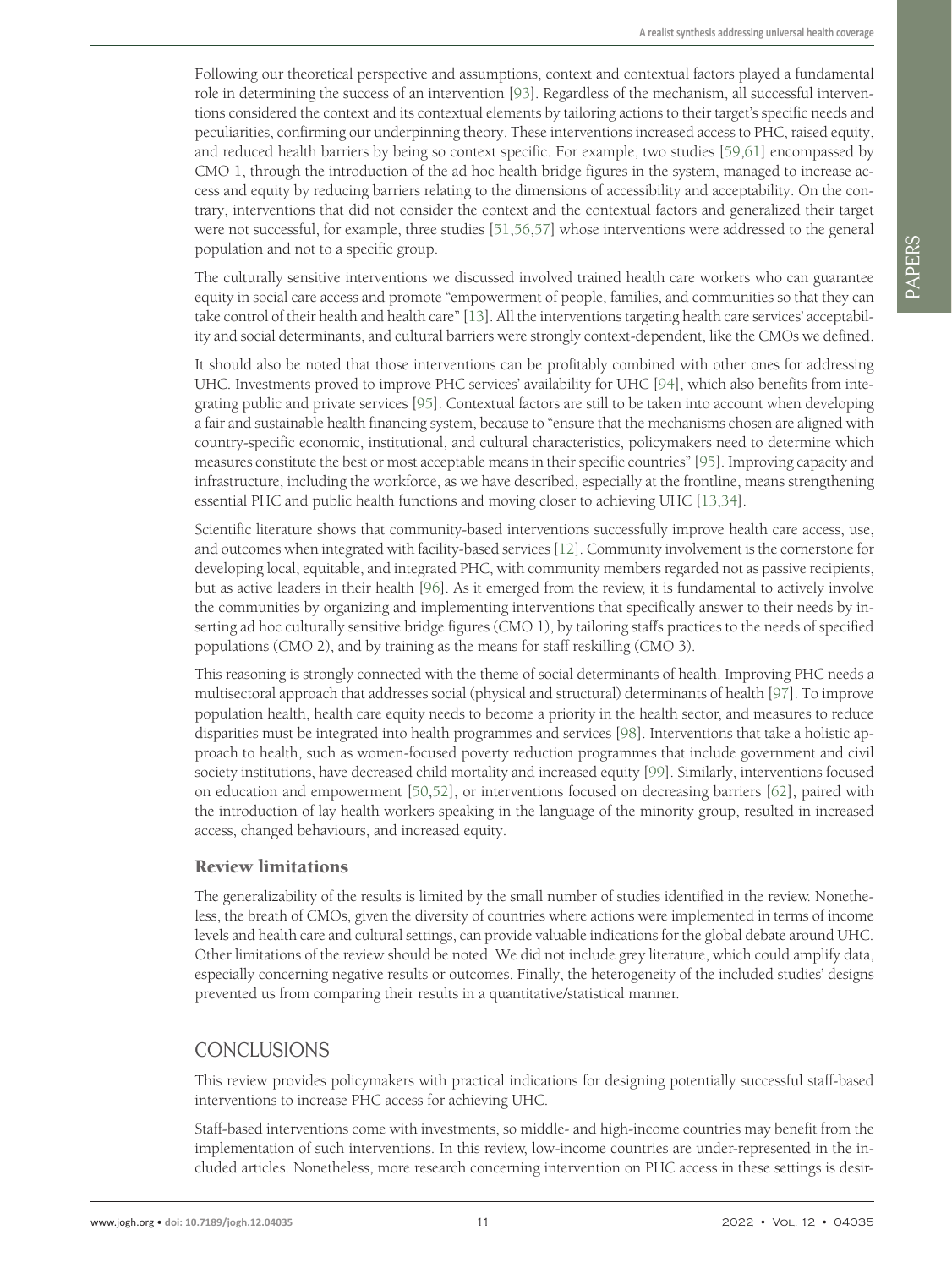able. In addition, further research om how evidence in this field influences and is taken into account by policies to achieve UHC should be conducted [[100](#page-15-4)].

The realist synthesis confirms that for such an intervention to be successful, the context and contextual factors regarding the needs of the group it intends to target should be considered. Further, it highlights that for an intervention to have more chances of success and sustainability, it must be supported or implemented by the country's health care organization where the intervention occurs.

**Funding:** This work received no financial support.

**Authorship contribution:** CD, LS, and LG designed the research. MCB provided conceptual consultation and assistance with developing the search strategy. CD, LS, and GA conducted title and abstract screening. CD and LS conducted fulltext screening, data extraction, realist analysis. All doubts were thoroughly discussed with LG. CD and LG contributed equally to the definition of the manuscript. CD wrote the manuscript and LG revised it. All authors read and critically edited the manuscript. All authors approved the final version of the manuscript.

**Competing interest:** The authors completed the ICMJE Unified Competing Interest Form (available upon request from the corresponding author) and declare no conflicts of interest.

PAPERS

- <span id="page-11-0"></span>1 United Nations. Transforming our World: The 2030 Agenda for Sustainable Development. 2015. Available: [https://sustain](https://sustainabledevelopment.un.org/content/documents/21252030%20Agenda%20for%20Sustainable%20Deve)[abledevelopment.un.org/content/documents/21252030%20Agenda%20for%20Sustainable%20Development%20web.pdf.](https://sustainabledevelopment.un.org/content/documents/21252030%20Agenda%20for%20Sustainable%20Deve) Accessed: 1 March 2022.
- <span id="page-11-1"></span>2 World Health Organization. Primary health care: closing the gap between public health and primary care through integration. Available: <https://apps.who.int/iris/rest/bitstreams/1242113/retrieve>. Accessed: 1 March 2022.
- <span id="page-11-2"></span>3 Wilson D, Sheikh A, Görgens M, Ward K. Technology and Universal Health Coverage: Examining the role of digital health. J Glob Health. 2021;11:16006. [Medline:34912559](https://www.ncbi.nlm.nih.gov/entrez/query.fcgi?cmd=Retrieve&db=PubMed&list_uids=34912559&dopt=Abstract) [doi:10.7189/jogh.11.16006](https://doi.org/10.7189/jogh.11.16006)
- <span id="page-11-3"></span>4 The Lancet. Reinstating universal health coverage on the global agenda. Lancet. 2021;398:2051. [Medline:34863337](https://www.ncbi.nlm.nih.gov/entrez/query.fcgi?cmd=Retrieve&db=PubMed&list_uids=34863337&dopt=Abstract) [doi:10.1016/](https://doi.org/10.1016/S0140-6736(21)02742-2) [S0140-6736\(21\)02742-2](https://doi.org/10.1016/S0140-6736(21)02742-2)
- <span id="page-11-4"></span>5 Follow-up to the high-level meetings of the United Nations General Assembly on health-related issues. Universal health coverage: moving together to build a healthier world. Report by the Director-General. Available: [https://apps.who.int/gb/ebwha/](https://apps.who.int/gb/ebwha/pdf_files/EB146/B146_6-en.pdf) [pdf\\_files/EB146/B146\\_6-en.pdf.](https://apps.who.int/gb/ebwha/pdf_files/EB146/B146_6-en.pdf) Accessed: 1 March 2022.
- <span id="page-11-5"></span>6 World Health Organization. Universal Health Coverage. 2021. Available: [https://www.who.int/news-room/fact-sheets/detail/](https://www.who.int/news-room/fact-sheets/detail/universal-health-coverage-(uhc)) [universal-health-coverage-\(uhc\)](https://www.who.int/news-room/fact-sheets/detail/universal-health-coverage-(uhc)). Accessed: 1 March 2022.
- <span id="page-11-6"></span>7 Levesque J-F, Harris MF, Russell G. Patient-centred access to health care: conceptualising access at the interface of health systems and populations. Int J Equity Health. 2013;12:18. [Medline:23496984](https://www.ncbi.nlm.nih.gov/entrez/query.fcgi?cmd=Retrieve&db=PubMed&list_uids=23496984&dopt=Abstract) [doi:10.1186/1475-9276-12-18](https://doi.org/10.1186/1475-9276-12-18)
- <span id="page-11-7"></span>8 Penchansky R, Thomas JW. The concept of access: definition and relationship to consumer satisfaction. Med Care. 1981;19:127- 40. [Medline:7206846](https://www.ncbi.nlm.nih.gov/entrez/query.fcgi?cmd=Retrieve&db=PubMed&list_uids=7206846&dopt=Abstract) [doi:10.1097/00005650-198102000-00001](https://doi.org/10.1097/00005650-198102000-00001)
- 9 Peters DH, Garg A, Bloom G, Walker DG, Brieger WR, Hafizur Rahman M. Poverty and Access to Health Care in Developing Countries. Ann N Y Acad Sci. 2008;1136:161-71. [Medline:17954679](https://www.ncbi.nlm.nih.gov/entrez/query.fcgi?cmd=Retrieve&db=PubMed&list_uids=17954679&dopt=Abstract) [doi:10.1196/annals.1425.011](https://doi.org/10.1196/annals.1425.011)
- <span id="page-11-8"></span>10 Kullgren JT, McLaughlin CG. Beyond Affordability: The Impact of Nonfinancial Barriers on Access for Uninsured Adults in Three Diverse Communities. J Community Health. 2010;35:240-8. [Medline:20127505](https://www.ncbi.nlm.nih.gov/entrez/query.fcgi?cmd=Retrieve&db=PubMed&list_uids=20127505&dopt=Abstract) [doi:10.1007/s10900-010-9230-0](https://doi.org/10.1007/s10900-010-9230-0)
- <span id="page-11-9"></span>11 Ruano AL, Furler J, Shi L. Interventions in Primary Care and their contributions to improving equity in health. Int J Equity Health. 2015;14:153. [Medline:26694551](https://www.ncbi.nlm.nih.gov/entrez/query.fcgi?cmd=Retrieve&db=PubMed&list_uids=26694551&dopt=Abstract) [doi:10.1186/s12939-015-0284-6](https://doi.org/10.1186/s12939-015-0284-6)
- <span id="page-11-10"></span>12 Sacks E, Schleiff M, Were M, Chowdhury AM, Perry HB. Communities, universal health coverage and primary health care. Bull World Health Organ. 2020;98:773-80. [Medline:33177774](https://www.ncbi.nlm.nih.gov/entrez/query.fcgi?cmd=Retrieve&db=PubMed&list_uids=33177774&dopt=Abstract) [doi:10.2471/BLT.20.252445](https://doi.org/10.2471/BLT.20.252445)
- <span id="page-11-11"></span>13 Kluge H, Kelley E, Barkley S, Theodorakis PN, Yamamoto N, Tsoy A, et al. How primary health care can make universal health coverage a reality, ensure healthy lives, and promote wellbeing for all. Lancet. 2018;392:1372-4. [Medline:30343844](https://www.ncbi.nlm.nih.gov/entrez/query.fcgi?cmd=Retrieve&db=PubMed&list_uids=30343844&dopt=Abstract) [doi:10.1016/S0140-6736\(18\)32482-6](https://doi.org/10.1016/S0140-6736(18)32482-6)
- <span id="page-11-12"></span>14 Glass DP, Kanter MH, Jacobsen SJ, Minardi PM. The impact of improving access to primary care. J Eval Clin Pract. 2017;23:1451- 8. [Medline:28984018](https://www.ncbi.nlm.nih.gov/entrez/query.fcgi?cmd=Retrieve&db=PubMed&list_uids=28984018&dopt=Abstract) [doi:10.1111/jep.12821](https://doi.org/10.1111/jep.12821)
- <span id="page-11-13"></span>15 van Weel C, Kidd MR. Why strengthening primary health care is essential to achieving universal health coverage. CMAJ. 2018;190:E463-6. [Medline:29661815](https://www.ncbi.nlm.nih.gov/entrez/query.fcgi?cmd=Retrieve&db=PubMed&list_uids=29661815&dopt=Abstract) [doi:10.1503/cmaj.170784](https://doi.org/10.1503/cmaj.170784)
- <span id="page-11-14"></span>16 Ghebreyesus TA, Fore H, Birtanov Y, Jakab Z. Primary health care for the 21st century, universal health coverage, and the Sustainable Development Goals. Lancet. 2018;392:1371-2. [Medline:30343843](https://www.ncbi.nlm.nih.gov/entrez/query.fcgi?cmd=Retrieve&db=PubMed&list_uids=30343843&dopt=Abstract) [doi:10.1016/S0140-6736\(18\)32556-X](https://doi.org/10.1016/S0140-6736(18)32556-X)
- <span id="page-11-15"></span>17 World Health Organization. Primary health care. 2021. Available: [https://www.who.int/news-room/fact-sheets/detail/prima](https://www.who.int/news-room/fact-sheets/detail/primary-health-care)[ry-health-care](https://www.who.int/news-room/fact-sheets/detail/primary-health-care). Accessed: 1 March 2022.
- <span id="page-11-16"></span>18 World Health Organization. Primary health care on the road to universal health coverage: 2019 monitoring report. 2019. Available: <https://apps.who.int/iris/rest/bitstreams/1255038/retrieve>. Accessed: 1 March 2022.
- <span id="page-11-17"></span>19 Starfield B, Shi L, Macinko J. Contribution of Primary Care to Health Systems and Health. Milbank Q. 2005;83:457-502. [Med](https://www.ncbi.nlm.nih.gov/entrez/query.fcgi?cmd=Retrieve&db=PubMed&list_uids=16202000&dopt=Abstract)[line:16202000](https://www.ncbi.nlm.nih.gov/entrez/query.fcgi?cmd=Retrieve&db=PubMed&list_uids=16202000&dopt=Abstract) [doi:10.1111/j.1468-0009.2005.00409.x](https://doi.org/10.1111/j.1468-0009.2005.00409.x)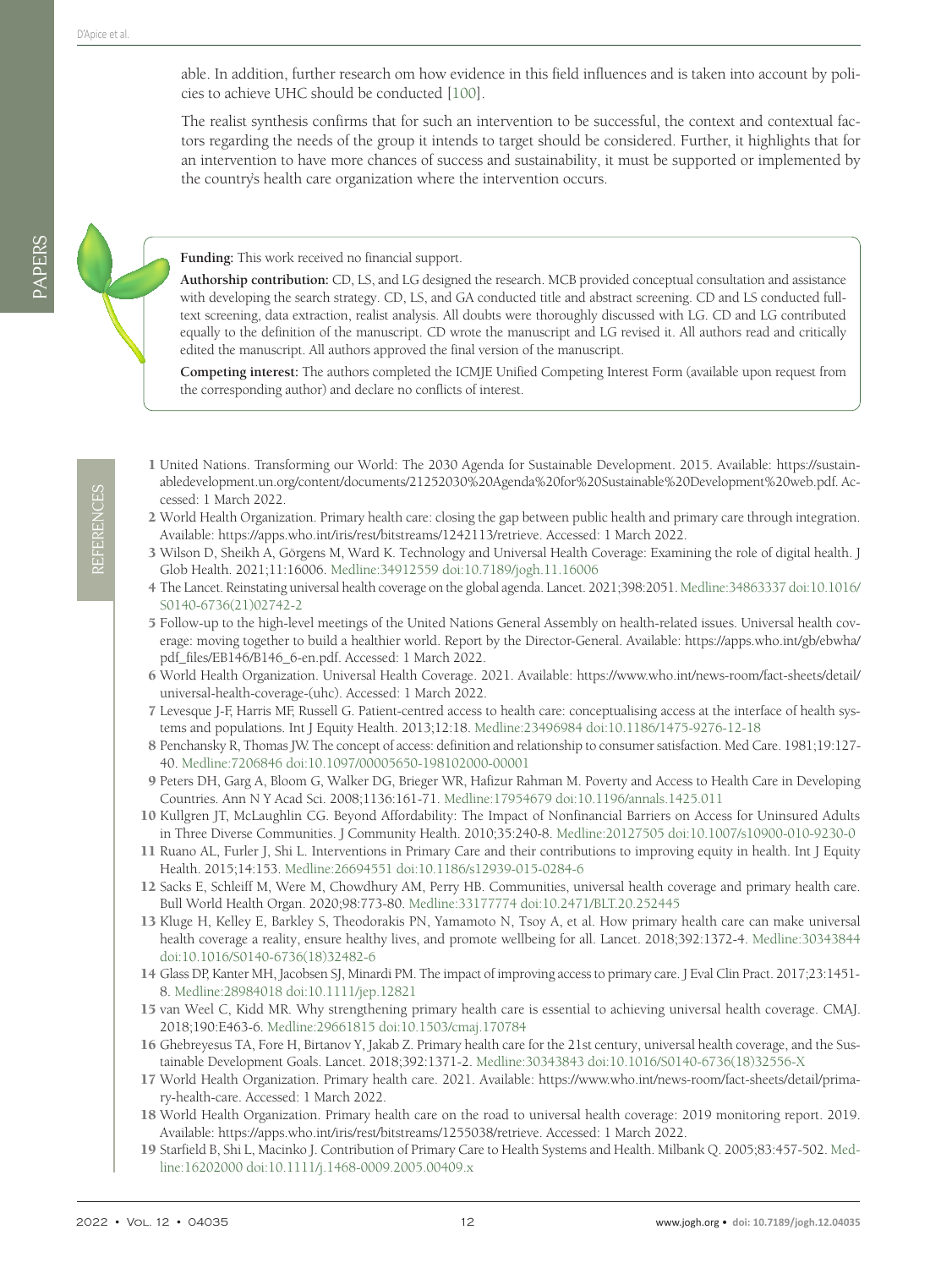- 20 World Health Organization. The world health report 2008: primary health care now more than ever. 2008. Available: [https://](https://apps.who.int/iris/handle/10665/43949) [apps.who.int/iris/handle/10665/43949.](https://apps.who.int/iris/handle/10665/43949) Accessed: 1 March 2022.
- <span id="page-12-0"></span>21 Langlois EV, Barkley S, Kelley E, Ghaffar A. Advancing the science and practice of primary health care as a foundation for universal health coverage: a call for papers. Bull World Health Organ. 2019;97:515. [doi:10.2471/BLT.19.239889](https://doi.org/10.2471/BLT.19.239889)
- <span id="page-12-1"></span>22 Stigler FL, Macinko J, Pettigrew LM, Kumar R, van Weel C. No universal health coverage without primary health care. Lancet. 2016;387:1811. [Medline:27203497](https://www.ncbi.nlm.nih.gov/entrez/query.fcgi?cmd=Retrieve&db=PubMed&list_uids=27203497&dopt=Abstract) [doi:10.1016/S0140-6736\(16\)30315-4](https://doi.org/10.1016/S0140-6736(16)30315-4)
- <span id="page-12-2"></span>23 Thomas L, Parker S, Song H, Gunatillaka N, Russell G, Harris M, et al. Health service brokerage to improve primary care access for populations experiencing vulnerability or disadvantage: a systematic review and realist synthesis. BMC Health Serv Res. 2019;19:269. [Medline:31035997](https://www.ncbi.nlm.nih.gov/entrez/query.fcgi?cmd=Retrieve&db=PubMed&list_uids=31035997&dopt=Abstract) [doi:10.1186/s12913-019-4088-z](https://doi.org/10.1186/s12913-019-4088-z)
- <span id="page-12-3"></span>24 Gulliford M, Figueroa-Munoz J, Morgan M, Hughes D, Gibson B, Beech R, et al. What does 'access to health care' mean? J Health Serv Res Policy. 2002;7:186-8. [Medline:12171751](https://www.ncbi.nlm.nih.gov/entrez/query.fcgi?cmd=Retrieve&db=PubMed&list_uids=12171751&dopt=Abstract) [doi:10.1258/135581902760082517](https://doi.org/10.1258/135581902760082517)
- <span id="page-12-4"></span>25 Øvretveit J. Understanding the conditions for improvement: research to discover which context influences affect improvement success. BMJ Qual Saf. 2011;20:i18. [Medline:21450764](https://www.ncbi.nlm.nih.gov/entrez/query.fcgi?cmd=Retrieve&db=PubMed&list_uids=21450764&dopt=Abstract) [doi:10.1136/bmjqs.2010.045955](https://doi.org/10.1136/bmjqs.2010.045955)
- 26 Evans JM, Grudniewicz A, Gray CS, Wodchis WP, Carswell P, Baker GR. Organizational Context Matters: A Research Toolkit for Conducting Standardized Case Studies of Integrated Care Initiatives. Int J Integr Care. 2017;17:9. [Medline:28970750](https://www.ncbi.nlm.nih.gov/entrez/query.fcgi?cmd=Retrieve&db=PubMed&list_uids=28970750&dopt=Abstract) [doi:10.5334/ijic.2502](https://doi.org/10.5334/ijic.2502)
- 27 Abuzour AS, Lewis PJ, Tully MP. Factors influencing secondary care pharmacist and nurse independent prescribers' clinical reasoning: An interprofessional analysis. J Interprof Care. 2018;32:160-8. [Medline:29190157](https://www.ncbi.nlm.nih.gov/entrez/query.fcgi?cmd=Retrieve&db=PubMed&list_uids=29190157&dopt=Abstract) [doi:10.1080/13561820.2017.](https://doi.org/10.1080/13561820.2017.1394279) [1394279](https://doi.org/10.1080/13561820.2017.1394279)
- <span id="page-12-5"></span>28 Ploeg J, Wong ST, Hassani K, Yous M-L, Fortin M, Kendall C, et al. Contextual factors influencing the implementation of innovations in community-based primary health care: the experience of 12 Canadian research teams. Prim Health Care Res Dev. 2019;20:e107. [Medline:32800024](https://www.ncbi.nlm.nih.gov/entrez/query.fcgi?cmd=Retrieve&db=PubMed&list_uids=32800024&dopt=Abstract) [doi:10.1017/S1463423619000483](https://doi.org/10.1017/S1463423619000483)
- <span id="page-12-6"></span>29 Coles E, Wells M, Maxwell M, Harris FM, Anderson J, Gray NM, et al. The influence of contextual factors on healthcare quality improvement initiatives: what works, for whom and in what setting? Protocol for a realist review. Syst Rev. 2017;6:168. [Medline:28830572](https://www.ncbi.nlm.nih.gov/entrez/query.fcgi?cmd=Retrieve&db=PubMed&list_uids=28830572&dopt=Abstract) [doi:10.1186/s13643-017-0566-8](https://doi.org/10.1186/s13643-017-0566-8)
- <span id="page-12-7"></span>30 Khanassov V, Pluye P, Descoteaux S, Haggerty JL, Russell G, Gunn J, et al. Organizational interventions improving access to community-based primary health care for vulnerable populations: a scoping review. Int J Equity Health. 2016;15:168. [Med](https://www.ncbi.nlm.nih.gov/entrez/query.fcgi?cmd=Retrieve&db=PubMed&list_uids=27724952&dopt=Abstract)[line:27724952](https://www.ncbi.nlm.nih.gov/entrez/query.fcgi?cmd=Retrieve&db=PubMed&list_uids=27724952&dopt=Abstract) [doi:10.1186/s12939-016-0459-9](https://doi.org/10.1186/s12939-016-0459-9)
- <span id="page-12-8"></span>31 Kruk ME, Porignon D, Rockers PC, Van Lerberghe W. The contribution of primary care to health and health systems in low- and middle-income countries: A critical review of major primary care initiatives. Soc Sci Med. 2010;70:904-11. [Medline:20089341](https://www.ncbi.nlm.nih.gov/entrez/query.fcgi?cmd=Retrieve&db=PubMed&list_uids=20089341&dopt=Abstract) [doi:10.1016/j.socscimed.2009.11.025](https://doi.org/10.1016/j.socscimed.2009.11.025)
- <span id="page-12-9"></span>32 Nnaji CA, Wiysonge CS, Okeibunor JC, Malinga T, Adamu AA, Tumusiime P, et al. Implementation research approaches to promoting universal health coverage in Africa: a scoping review. BMC Health Serv Res. 2021;21:414. [Medline:33941178](https://www.ncbi.nlm.nih.gov/entrez/query.fcgi?cmd=Retrieve&db=PubMed&list_uids=33941178&dopt=Abstract) [doi:10.1186/s12913-021-06449-6](https://doi.org/10.1186/s12913-021-06449-6)
- <span id="page-12-10"></span>33 Sanogo NA, Fantaye AW, Yaya S. Universal Health Coverage and Facilitation of Equitable Access to Care in Africa. Front Public Health. 2019;7:102. [Medline:31080792](https://www.ncbi.nlm.nih.gov/entrez/query.fcgi?cmd=Retrieve&db=PubMed&list_uids=31080792&dopt=Abstract) [doi:10.3389/fpubh.2019.00102](https://doi.org/10.3389/fpubh.2019.00102)
- <span id="page-12-11"></span>34 Jaca A, Malinga T, Iwu-Jaja CJ, Nnaji CA, Okeibunor JC, Kamuya D, et al. Strengthening the Health System as a Strategy to Achieving a Universal Health Coverage in Underprivileged Communities in Africa: A Scoping Review. Int J Environ Res Public Health. 2022;19:587. [Medline:35010844](https://www.ncbi.nlm.nih.gov/entrez/query.fcgi?cmd=Retrieve&db=PubMed&list_uids=35010844&dopt=Abstract) [doi:10.3390/ijerph19010587](https://doi.org/10.3390/ijerph19010587)
- <span id="page-12-12"></span>35 Ifeagwu SC, Yang JC, Parkes-Ratanshi R, Brayne C. Health financing for universal health coverage in Sub-Saharan Africa: a systematic review. Glob Health Res Policy. 2021;6:8. [Medline:33641673](https://www.ncbi.nlm.nih.gov/entrez/query.fcgi?cmd=Retrieve&db=PubMed&list_uids=33641673&dopt=Abstract) [doi:10.1186/s41256-021-00190-7](https://doi.org/10.1186/s41256-021-00190-7)
- 36 Fusheini A, Eyles J. Achieving universal health coverage in South Africa through a district health system approach: conflicting ideologies of health care provision. BMC Health Serv Res. 2016;16:558. [Medline:27717353](https://www.ncbi.nlm.nih.gov/entrez/query.fcgi?cmd=Retrieve&db=PubMed&list_uids=27717353&dopt=Abstract) [doi:10.1186/s12913-016-1797-4](https://doi.org/10.1186/s12913-016-1797-4)
- <span id="page-12-13"></span>37 Myloneros T, Sakellariou D. The effectiveness of primary health care reforms in Greece towards achieving universal health coverage: a scoping review. BMC Health Serv Res. 2021;21:628. [Medline:34193124](https://www.ncbi.nlm.nih.gov/entrez/query.fcgi?cmd=Retrieve&db=PubMed&list_uids=34193124&dopt=Abstract) [doi:10.1186/s12913-021-06678-9](https://doi.org/10.1186/s12913-021-06678-9)
- <span id="page-12-14"></span>38 Myint C-Y, Pavlova M, Thein K-N-N, Groot W. A systematic review of the health-financing mechanisms in the Association of Southeast Asian Nations countries and the People's Republic of China: Lessons for the move towards universal health coverage. PLoS One. 2019;14:e0217278. [Medline:31199815](https://www.ncbi.nlm.nih.gov/entrez/query.fcgi?cmd=Retrieve&db=PubMed&list_uids=31199815&dopt=Abstract) [doi:10.1371/journal.pone.0217278](https://doi.org/10.1371/journal.pone.0217278)
- 39 Atim C, Bhushan I, Blecher M, Gandham R, Rajan V, Davén J, et al. Health financing reforms for Universal Health Coverage in five emerging economies. J Glob Health. 2021;11:16005. [Medline:34912558](https://www.ncbi.nlm.nih.gov/entrez/query.fcgi?cmd=Retrieve&db=PubMed&list_uids=34912558&dopt=Abstract) [doi:10.7189/jogh.11.16005](https://doi.org/10.7189/jogh.11.16005)
- 40 Uzochukwu BSC, Ughasoro MD, Etiaba E, Okwuosa C, Envuladu E, Onwujekwe OE. Health care financing in Nigeria: Implications for achieving universal health coverage. Niger J Clin Pract. 2015;18:437-44. [Medline:25966712](https://www.ncbi.nlm.nih.gov/entrez/query.fcgi?cmd=Retrieve&db=PubMed&list_uids=25966712&dopt=Abstract) [doi:10.4103/1119-](https://doi.org/10.4103/1119-3077.154196) [3077.154196](https://doi.org/10.4103/1119-3077.154196)
- <span id="page-12-15"></span>41 Okungu V, Chuma J, McIntyre D. The cost of free health care for all Kenyans: assessing the financial sustainability of contributory and non-contributory financing mechanisms. Int J Equity Health. 2017;16:39. [Medline:28241826](https://www.ncbi.nlm.nih.gov/entrez/query.fcgi?cmd=Retrieve&db=PubMed&list_uids=28241826&dopt=Abstract) [doi:10.1186/s12939-](https://doi.org/10.1186/s12939-017-0535-9) [017-0535-9](https://doi.org/10.1186/s12939-017-0535-9)
- <span id="page-12-16"></span>42 Pawson R. Evidence-based policy. A realist perspective. London: SAGE Publications; 2006.
- 43 MacDonald M, Pauly B, Wong G, Schick-Makaroff K, van Roode T, Strosher HW, et al. Supporting successful implementation of public health interventions: protocol for a realist synthesis. Syst Rev. 2016;5:54. [Medline:27055820](https://www.ncbi.nlm.nih.gov/entrez/query.fcgi?cmd=Retrieve&db=PubMed&list_uids=27055820&dopt=Abstract) [doi:10.1186/s13643-](https://doi.org/10.1186/s13643-016-0229-1) [016-0229-1](https://doi.org/10.1186/s13643-016-0229-1)
- <span id="page-12-17"></span>44 Jagosh J. Realist Synthesis for Public Health: Building an Ontologically Deep Understanding of How Programs Work, For Whom, and In Which Contexts. Annu Rev Public Health. 2019;40:361-72. [Medline:30633712](https://www.ncbi.nlm.nih.gov/entrez/query.fcgi?cmd=Retrieve&db=PubMed&list_uids=30633712&dopt=Abstract) [doi:10.1146/an](https://doi.org/10.1146/annurev-publhealth-031816-044451)[nurev-publhealth-031816-044451](https://doi.org/10.1146/annurev-publhealth-031816-044451)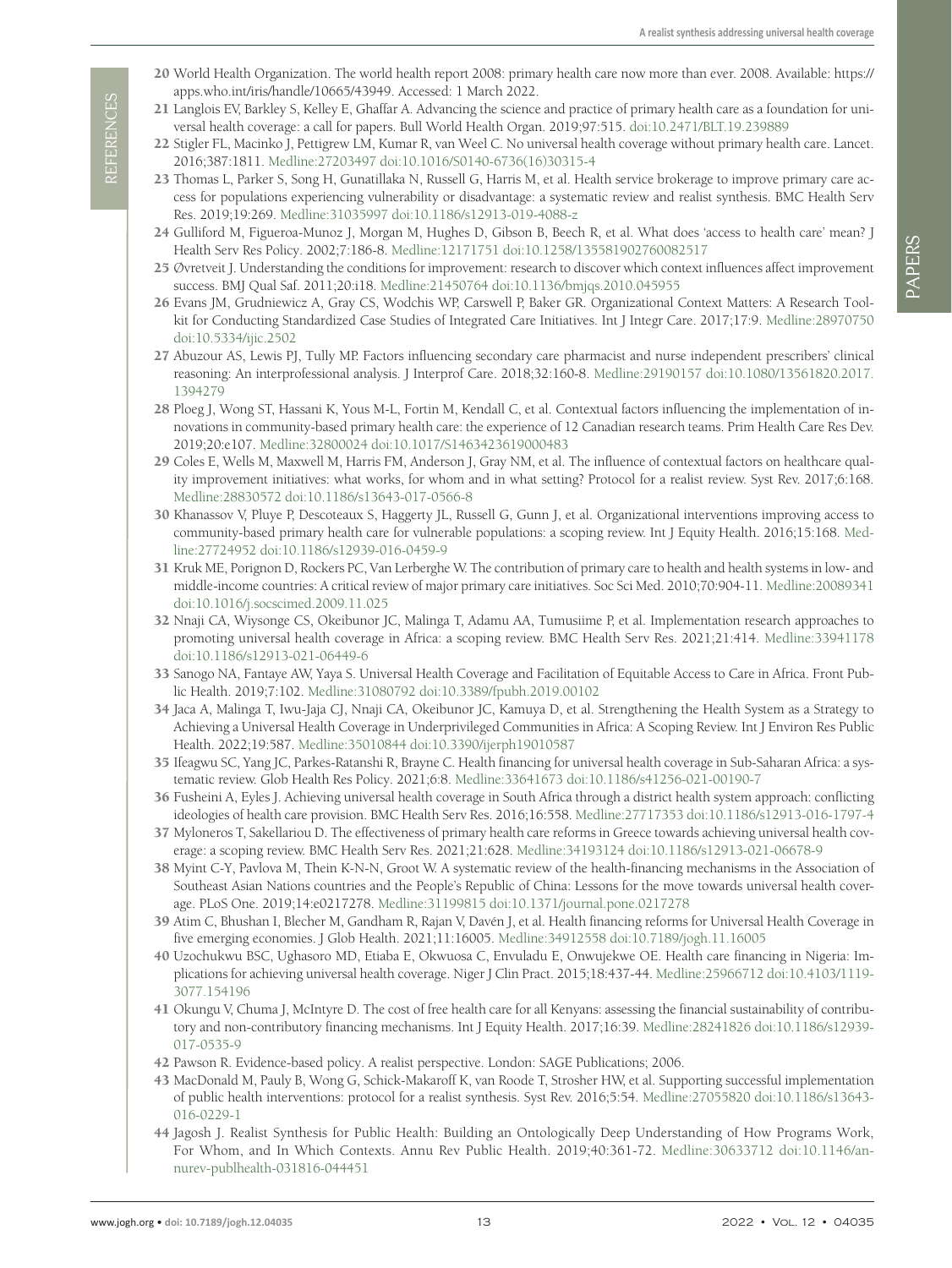- <span id="page-13-0"></span>45 Astbury B, Leeuw FL. Unpacking Black Boxes: Mechanisms and Theory Building in Evaluation. Am J Eval. 2010;31:363-81. [doi:10.1177/1098214010371972](https://doi.org/10.1177/1098214010371972)
- <span id="page-13-1"></span>46 Wong G, Greenhalgh T, Westhorp G, Buckingham J, Pawson R. RAMESES publication standards: realist syntheses. BMC Med. 2013;11:21. [Medline:23360677](https://www.ncbi.nlm.nih.gov/entrez/query.fcgi?cmd=Retrieve&db=PubMed&list_uids=23360677&dopt=Abstract) [doi:10.1186/1741-7015-11-21](https://doi.org/10.1186/1741-7015-11-21)
- <span id="page-13-35"></span><span id="page-13-34"></span><span id="page-13-33"></span><span id="page-13-32"></span><span id="page-13-31"></span><span id="page-13-30"></span><span id="page-13-29"></span><span id="page-13-28"></span><span id="page-13-27"></span><span id="page-13-26"></span><span id="page-13-25"></span><span id="page-13-24"></span><span id="page-13-23"></span><span id="page-13-2"></span>47 Page MJ, McKenzie JE, Bossuyt PM, Boutron I, Hoffmann TC, Mulrow CD, et al. The PRISMA 2020 statement: an updated guideline for reporting systematic reviews. BMJ. 2021;372:n71. [Medline:33782057](https://www.ncbi.nlm.nih.gov/entrez/query.fcgi?cmd=Retrieve&db=PubMed&list_uids=33782057&dopt=Abstract)
- <span id="page-13-22"></span><span id="page-13-21"></span><span id="page-13-20"></span><span id="page-13-19"></span><span id="page-13-18"></span><span id="page-13-17"></span><span id="page-13-16"></span><span id="page-13-15"></span><span id="page-13-14"></span><span id="page-13-3"></span>48 Franz C, Atwood S, Orav EJ, Curley C, Brown C, Trevisi L, et al. Community-based outreach associated with increased health utilization among Navajo individuals living with diabetes: a matched cohort study. BMC Health Serv Res. 2020;20:460. [Med](https://www.ncbi.nlm.nih.gov/entrez/query.fcgi?cmd=Retrieve&db=PubMed&list_uids=32450874&dopt=Abstract)[line:32450874](https://www.ncbi.nlm.nih.gov/entrez/query.fcgi?cmd=Retrieve&db=PubMed&list_uids=32450874&dopt=Abstract) [doi:10.1186/s12913-020-05231-4](https://doi.org/10.1186/s12913-020-05231-4)
- <span id="page-13-4"></span>49 Kósa K, Katona C, Papp M, Fürjes G, Sándor J, Bíró K, et al. Health mediators as members of multidisciplinary group practice: lessons learned from a primary health care model programme in Hungary. BMC Fam Pract. 2020;21:19. [Medline:31992209](https://www.ncbi.nlm.nih.gov/entrez/query.fcgi?cmd=Retrieve&db=PubMed&list_uids=31992209&dopt=Abstract) [doi:10.1186/s12875-020-1092-7](https://doi.org/10.1186/s12875-020-1092-7)
- <span id="page-13-44"></span>50 Silva-Tinoco R, Cuatecontzi-Xochitiotzi T, De la Torre-Saldaña V, León-García E, Serna-Alvarado J, Guzmán-Olvera E, et al. Role of social and other determinants of health in the effect of a multicomponent integrated care strategy on type 2 diabetes mellitus. Int J Equity Health. 2020;19:75. [Medline:32448267](https://www.ncbi.nlm.nih.gov/entrez/query.fcgi?cmd=Retrieve&db=PubMed&list_uids=32448267&dopt=Abstract) [doi:10.1186/s12939-020-01188-2](https://doi.org/10.1186/s12939-020-01188-2)
- <span id="page-13-41"></span>51 Vieira-Meyer APGF, Machado M de FAS, Gubert FA, Morais APP, Paula Sampaio Y, Saintrain MVL, et al. Variation in primary health care services after implementation of quality improvement policy in Brazil. Fam Pract. 2020;37:69-80. [Med](https://www.ncbi.nlm.nih.gov/entrez/query.fcgi?cmd=Retrieve&db=PubMed&list_uids=31433473&dopt=Abstract)[line:31433473](https://www.ncbi.nlm.nih.gov/entrez/query.fcgi?cmd=Retrieve&db=PubMed&list_uids=31433473&dopt=Abstract)
- <span id="page-13-5"></span>52 Baghirov R, Ah-Ching J, Bollars C. Achieving UHC in Samoa through Revitalizing PHC and Reinvigorating the Role of Village Women Groups. Health Syst Reform. 2019;5:78-82. [Medline:30924751](https://www.ncbi.nlm.nih.gov/entrez/query.fcgi?cmd=Retrieve&db=PubMed&list_uids=30924751&dopt=Abstract) [doi:10.1080/23288604.2018.1539062](https://doi.org/10.1080/23288604.2018.1539062)
- <span id="page-13-6"></span>53 Lawrence A, Scott S, Saparelli F, Greville G, Miller A, Taylor A, et al. Facilitating equitable prevention and management of gout for Māori in Northland, New Zealand, through a collaborative primary care approach. J Prim Health Care. 2019;11:117-27. [Medline:32171354](https://www.ncbi.nlm.nih.gov/entrez/query.fcgi?cmd=Retrieve&db=PubMed&list_uids=32171354&dopt=Abstract) [doi:10.1071/HC18082](https://doi.org/10.1071/HC18082)
- <span id="page-13-39"></span>54 Lomonaco-Haycraft KC, Hyer J, Tibbits B, Grote J, Stainback-Tracy K, Ulrickson C, et al. Integrated perinatal mental health care: a national model of perinatal primary care in vulnerable populations. Prim Health Care Res Dev. 2018;20:e77. [Med](https://www.ncbi.nlm.nih.gov/entrez/query.fcgi?cmd=Retrieve&db=PubMed&list_uids=29911521&dopt=Abstract)[line:29911521](https://www.ncbi.nlm.nih.gov/entrez/query.fcgi?cmd=Retrieve&db=PubMed&list_uids=29911521&dopt=Abstract) [doi:10.1017/S1463423618000348](https://doi.org/10.1017/S1463423618000348)
- <span id="page-13-7"></span>55 Mercer SW, Fitzpatrick B, Grant L, Chng NR, McConnachie A, Bakhshi A, et al. Effectiveness of Community-Links Practitioners in Areas of High Socioeconomic Deprivation. Ann Fam Med. 2019;17:518-25. [Medline:31712290](https://www.ncbi.nlm.nih.gov/entrez/query.fcgi?cmd=Retrieve&db=PubMed&list_uids=31712290&dopt=Abstract) [doi:10.1370/afm.2429](https://doi.org/10.1370/afm.2429)
- <span id="page-13-42"></span>56 Andrade MV, Coelho AQ, Xavier Neto M, de Carvalho LR, Atun R, Castro MC. Brazil's Family Health Strategy: factors associated with programme uptake and coverage expansion over 15 years (1998–2012). Health Policy Plan. 2018;33:368-80. [Med](https://www.ncbi.nlm.nih.gov/entrez/query.fcgi?cmd=Retrieve&db=PubMed&list_uids=29346551&dopt=Abstract)[line:29346551](https://www.ncbi.nlm.nih.gov/entrez/query.fcgi?cmd=Retrieve&db=PubMed&list_uids=29346551&dopt=Abstract) [doi:10.1093/heapol/czx189](https://doi.org/10.1093/heapol/czx189)
- <span id="page-13-36"></span>57 Durovni B, Saraceni V, Puppin MS, Tassinari W, Cruz OG, Cavalcante S, et al. The impact of the Brazilian Family Health Strategy and the conditional cash transfer on tuberculosis treatment outcomes in Rio de Janeiro: an individual-level analysis of secondary data. J Public Health (Oxf). 2018;40:e359-66. [Medline:29036661](https://www.ncbi.nlm.nih.gov/entrez/query.fcgi?cmd=Retrieve&db=PubMed&list_uids=29036661&dopt=Abstract) [doi:10.1093/pubmed/fdx132](https://doi.org/10.1093/pubmed/fdx132)
- <span id="page-13-45"></span>58 Gabrielli S, Maggioni E, Fieschi L. Cervical cancer prevention in Senegal: an International Cooperation Project Report. Acta Biomed. 2018;89:29-34. [Medline:30038201](https://www.ncbi.nlm.nih.gov/entrez/query.fcgi?cmd=Retrieve&db=PubMed&list_uids=30038201&dopt=Abstract)
- <span id="page-13-8"></span>59 Hodgins F, Sherriff A, Gnich W, Ross AJ, Macpherson LMD. The effectiveness of Dental Health Support Workers at linking families with primary care dental practices: a population-wide data linkage cohort study. BMC Oral Health. 2018;18:191. [Medline:30463549](https://www.ncbi.nlm.nih.gov/entrez/query.fcgi?cmd=Retrieve&db=PubMed&list_uids=30463549&dopt=Abstract) [doi:10.1186/s12903-018-0650-z](https://doi.org/10.1186/s12903-018-0650-z)
- <span id="page-13-43"></span>60 Hylviu B, Cekodhima G, Rista M, Shehu B, Vandewiele M, Huang Y. Saving Women's Lives From Cervical Cancer: Promoting a Cost-Effective Cervical Cancer Screening Tool in Rural Albania. J Glob Oncol. 2018;4:158s. [doi:10.1200/jgo.18.54400](https://doi.org/10.1200/jgo.18.54400)
- <span id="page-13-9"></span>61 Gourley C, Kelvin M, Cawston P. Scotland's National Links Worker Programme: mitigating negative impacts of social determinants of health through community connected general practice. Int J Integr Care. 2017;17:450. [doi:10.5334/ijic.3770](https://doi.org/10.5334/ijic.3770)
- <span id="page-13-10"></span>62 Lofters AK, Vahabi M, Prakash V, Banerjee L, Bansal P, Goel S, et al. Lay health educators within primary care practices to improve cancer screening uptake for South Asian patients: challenges in quality improvement. Patient Prefer Adherence. 2017;11:495- 503. [Medline:28331296](https://www.ncbi.nlm.nih.gov/entrez/query.fcgi?cmd=Retrieve&db=PubMed&list_uids=28331296&dopt=Abstract) [doi:10.2147/PPA.S127147](https://doi.org/10.2147/PPA.S127147)
- <span id="page-13-38"></span>63 Shavit S, Aminawung JA, Birnbaum N, Greenberg S, Berthold T, Fishman A, et al. Transitions Clinic Network: Challenges and Lessons In Primary Care For People Released From Prison. Health Aff (Millwood). 2017;36:1006-15. [Medline:28583958](https://www.ncbi.nlm.nih.gov/entrez/query.fcgi?cmd=Retrieve&db=PubMed&list_uids=28583958&dopt=Abstract) [doi:10.1377/hlthaff.2017.0089](https://doi.org/10.1377/hlthaff.2017.0089)
- <span id="page-13-11"></span>64 Spitzer-Shohat S, Shadmi E, Goldfracht M, Kay C, Hoshen M, Balicer RD. Reducing inequity in primary care clinics treating low socioeconomic Jewish and Arab populations in Israel. J Public Health (Oxf). 2017;39:395-402. [Medline:27165669](https://www.ncbi.nlm.nih.gov/entrez/query.fcgi?cmd=Retrieve&db=PubMed&list_uids=27165669&dopt=Abstract)
- <span id="page-13-46"></span><span id="page-13-40"></span><span id="page-13-37"></span><span id="page-13-13"></span><span id="page-13-12"></span>65 Swift M. People powered primary care: learning from Halton. J Integr Care. 2017;25:162-73. [doi:10.1108/JICA-12-2016-0050](https://doi.org/10.1108/JICA-12-2016-0050)
- 2021 **Alternative Conservation** in the main factor of ASHK (alternative Conservation)  $\chi$  (alternative Conservation)  $\chi$  (alternative Conservation)  $\chi$  (alternative Conservation)  $\chi$  (alternative Conservation)  $\chi$  (a 66 Woringer M, Cecil E, Watt H, Chang K, Hamid F, Khunti K, et al. Evaluation of community provision of a preventive cardiovascular programme - the National Health Service Health Check in reaching the under-served groups by primary care in England: cross sectional observational study. BMC Health Serv Res. 2017;17:405. [Medline:28615019](https://www.ncbi.nlm.nih.gov/entrez/query.fcgi?cmd=Retrieve&db=PubMed&list_uids=28615019&dopt=Abstract) [doi:10.1186/s12913-017-2346-5](https://doi.org/10.1186/s12913-017-2346-5)
	- 67 Bhatta DN, Liabsuetrakul T. Social self-value intervention for empowerment of HIV infected people using antiretroviral treatment: a randomized controlled trial. BMC Infect Dis. 2016;16:272. [Medline:27287712](https://www.ncbi.nlm.nih.gov/entrez/query.fcgi?cmd=Retrieve&db=PubMed&list_uids=27287712&dopt=Abstract) [doi:10.1186/s12879-016-1634-8](https://doi.org/10.1186/s12879-016-1634-8)
	- 68 Brothers J, Hotton AL, Hosek SG, Harper GW, Fernandez MI. Young Women Living with HIV: Outcomes from a Targeted Secondary Prevention Empowerment Pilot Trial. AIDS Patient Care STDS. 2016;30:229-35. [Medline:27158851](https://www.ncbi.nlm.nih.gov/entrez/query.fcgi?cmd=Retrieve&db=PubMed&list_uids=27158851&dopt=Abstract) [doi:10.1089/](https://doi.org/10.1089/apc.2015.0294) [apc.2015.0294](https://doi.org/10.1089/apc.2015.0294)
	- 69 Kane EP, Collinsworth AW, Schmidt KL, Brown RM, Snead CA, Barnes SA, et al. Improving diabetes care and outcomes with community health workers. Fam Pract. 2016;33:523-8. [Medline:27418587](https://www.ncbi.nlm.nih.gov/entrez/query.fcgi?cmd=Retrieve&db=PubMed&list_uids=27418587&dopt=Abstract) [doi:10.1093/fampra/cmw055](https://doi.org/10.1093/fampra/cmw055)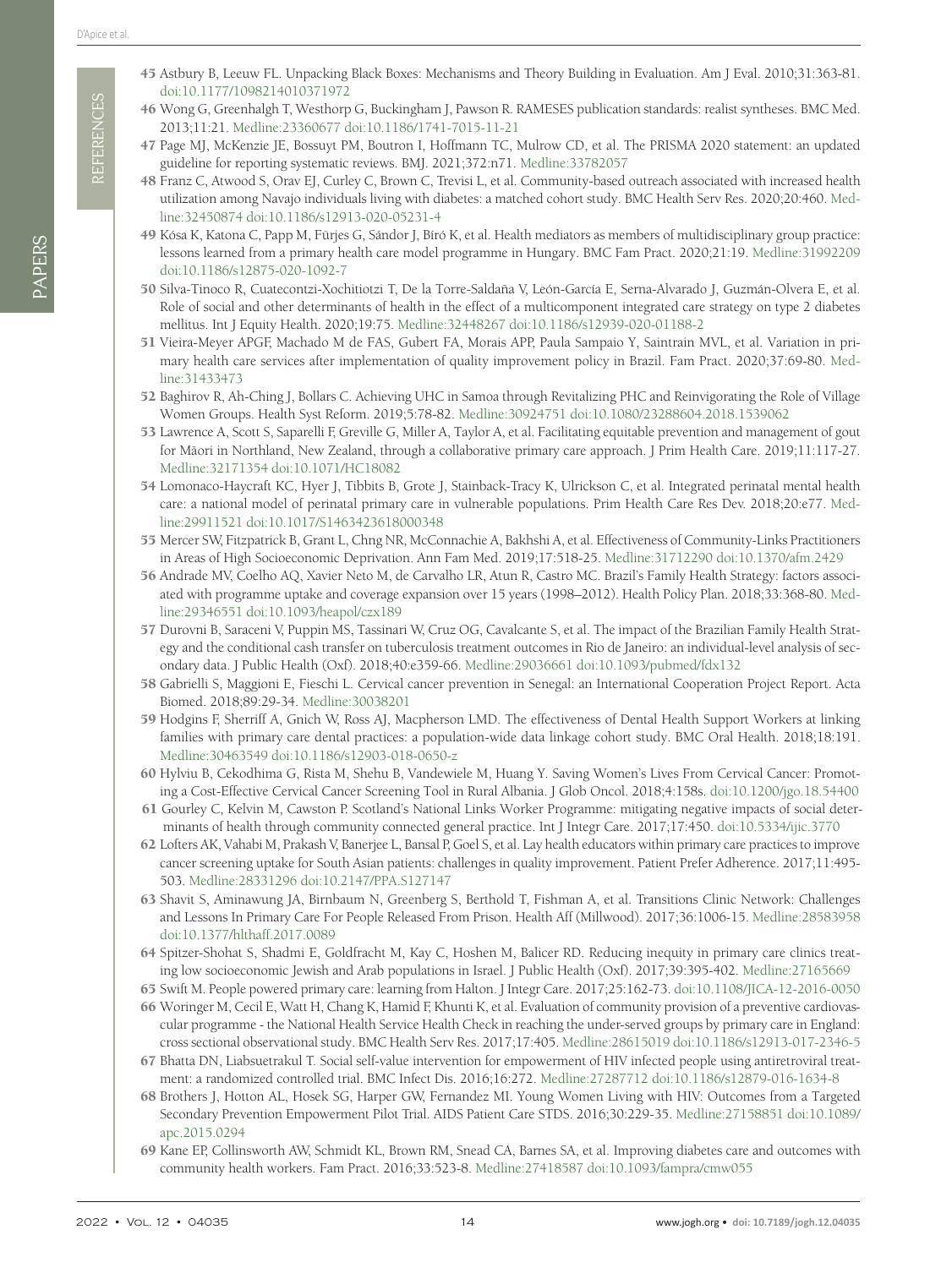- <span id="page-14-13"></span>70 Percac-Lima S, Ashburner JM, Zai AH, Chang Y, Oo SA, Guimaraes E, et al. Patient Navigation for Comprehensive Cancer Screening in High-Risk Patients Using a Population-Based Health Information Technology System: A Randomized Clinical Trial. JAMA Intern Med. 2016;176:930-7. [Medline:27273602](https://www.ncbi.nlm.nih.gov/entrez/query.fcgi?cmd=Retrieve&db=PubMed&list_uids=27273602&dopt=Abstract) [doi:10.1001/jamainternmed.2016.0841](https://doi.org/10.1001/jamainternmed.2016.0841)
- <span id="page-14-16"></span><span id="page-14-12"></span><span id="page-14-11"></span><span id="page-14-10"></span><span id="page-14-9"></span><span id="page-14-8"></span><span id="page-14-7"></span><span id="page-14-6"></span><span id="page-14-5"></span><span id="page-14-4"></span>71 Berkowitz SA, Percac-Lima S, Ashburner JM, Chang Y, Zai AH, He W, et al. Building Equity Improvement into Quality Improvement: Reducing Socioeconomic Disparities in Colorectal Cancer Screening as Part of Population Health Management. J Gen Intern Med. 2015;30:942-9. [Medline:25678378](https://www.ncbi.nlm.nih.gov/entrez/query.fcgi?cmd=Retrieve&db=PubMed&list_uids=25678378&dopt=Abstract) [doi:10.1007/s11606-015-3227-4](https://doi.org/10.1007/s11606-015-3227-4)
- <span id="page-14-3"></span>72 Percac-Lima S, Ashburner JM, McCarthy AM, Piawah S, Atlas SJ. Patient navigation to improve follow-up of abnormal mammograms among disadvantaged women. J Womens Health (Larchmt). 2015;24:138-43. [Medline:25522246](https://www.ncbi.nlm.nih.gov/entrez/query.fcgi?cmd=Retrieve&db=PubMed&list_uids=25522246&dopt=Abstract) [doi:10.1089/](https://doi.org/10.1089/jwh.2014.4954) [jwh.2014.4954](https://doi.org/10.1089/jwh.2014.4954)
- <span id="page-14-14"></span>73 Reeve C, Humphreys J, Wakerman J, Carroll V, Carter M, O'Brien T, et al. Community participation in health service reform: the development of an innovative remote Aboriginal primary health-care service. Aust J Prim Health. 2015;21:409-16. [Med](https://www.ncbi.nlm.nih.gov/entrez/query.fcgi?cmd=Retrieve&db=PubMed&list_uids=25629591&dopt=Abstract)[line:25629591](https://www.ncbi.nlm.nih.gov/entrez/query.fcgi?cmd=Retrieve&db=PubMed&list_uids=25629591&dopt=Abstract) [doi:10.1071/PY14073](https://doi.org/10.1071/PY14073)
- <span id="page-14-0"></span>74 Percac-Lima S, López L, Ashburner JM, Green AR, Atlas SJ. The longitudinal impact of patient navigation on equity in colorectal cancer screening in a large primary care network. Cancer. 2014;120:2025-31. [Medline:24691564](https://www.ncbi.nlm.nih.gov/entrez/query.fcgi?cmd=Retrieve&db=PubMed&list_uids=24691564&dopt=Abstract) [doi:10.1002/cncr.28682](https://doi.org/10.1002/cncr.28682)
- <span id="page-14-15"></span>75 Grasdal AL, Monstad K. Inequity in the use of physician services in Norway before and after introducing patient lists in primary care. Int J Equity Health. 2011;10:25. [Medline:21676210](https://www.ncbi.nlm.nih.gov/entrez/query.fcgi?cmd=Retrieve&db=PubMed&list_uids=21676210&dopt=Abstract) [doi:10.1186/1475-9276-10-25](https://doi.org/10.1186/1475-9276-10-25)
- <span id="page-14-1"></span>76 Celletti F, Wright A, Palen J, Frehywot S, Markus A, Greenberg A, et al. Can the deployment of community health workers for the delivery of HIV services represent an effective and sustainable response to health workforce shortages? Results of a multicountry study. AIDS. 2010;24:S45-57. [Medline:20023439](https://www.ncbi.nlm.nih.gov/entrez/query.fcgi?cmd=Retrieve&db=PubMed&list_uids=20023439&dopt=Abstract) [doi:10.1097/01.aids.0000366082.68321.d6](https://doi.org/10.1097/01.aids.0000366082.68321.d6)
- <span id="page-14-2"></span>77 Sarli L, Enongene E, Bulgarelli K, Sarli A, Renda A, Sansebastiano G, et al. Training program for community health workers in remote areas in Senegal. First experience. Acta Biomed. 2010;81:54-62. [Medline:20857853](https://www.ncbi.nlm.nih.gov/entrez/query.fcgi?cmd=Retrieve&db=PubMed&list_uids=20857853&dopt=Abstract)
- <span id="page-14-17"></span>78 Rubenstein LV, Yano EM, Fink A, Lanto AB, Simon B, Graham M, et al. Evaluation of the VA's Pilot Program in Institutional Reorganization toward Primary and Ambulatory Care: Part I, Changes in process and outcomes of care. Acad Med. 1996;71:772- 83. [Medline:9158345](https://www.ncbi.nlm.nih.gov/entrez/query.fcgi?cmd=Retrieve&db=PubMed&list_uids=9158345&dopt=Abstract) [doi:10.1097/00001888-199607000-00009](https://doi.org/10.1097/00001888-199607000-00009)
- <span id="page-14-18"></span>79 Frohlich KL, Potvin L. Transcending the Known in Public Health Practice. Am J Public Health. 2008;98:216-21. [Med](https://www.ncbi.nlm.nih.gov/entrez/query.fcgi?cmd=Retrieve&db=PubMed&list_uids=18172133&dopt=Abstract)[line:18172133](https://www.ncbi.nlm.nih.gov/entrez/query.fcgi?cmd=Retrieve&db=PubMed&list_uids=18172133&dopt=Abstract) [doi:10.2105/AJPH.2007.114777](https://doi.org/10.2105/AJPH.2007.114777)
- <span id="page-14-19"></span>80 Marmot M, Friel S, Bell R, Houweling TAJ, Taylor S. Closing the gap in a generation: health equity through action on the social determinants of health. Lancet. 2008;372:1661-9. [Medline:18994664](https://www.ncbi.nlm.nih.gov/entrez/query.fcgi?cmd=Retrieve&db=PubMed&list_uids=18994664&dopt=Abstract) [doi:10.1016/S0140-6736\(08\)61690-6](https://doi.org/10.1016/S0140-6736(08)61690-6)
- <span id="page-14-20"></span>81 Whitehead M. The concepts and principles of equity and health. Health Promot Int. 1991;6:217-28. [doi:10.1093/heapro/6.3.217](https://doi.org/10.1093/heapro/6.3.217)
- <span id="page-14-21"></span>82 Jagosh J, Macaulay AC, Pluye P, Salsberg J, Bush PL, Henderson J, et al. Uncovering the Benefits of Participatory Research: Implications of a Realist Review for Health Research and Practice. Milbank Q. 2012;90:311-46. [Medline:22709390](https://www.ncbi.nlm.nih.gov/entrez/query.fcgi?cmd=Retrieve&db=PubMed&list_uids=22709390&dopt=Abstract) [doi:10.1111/](https://doi.org/10.1111/j.1468-0009.2012.00665.x) [j.1468-0009.2012.00665.x](https://doi.org/10.1111/j.1468-0009.2012.00665.x)
- <span id="page-14-22"></span>83 Pfadenhauer LM, Mozygemba K, Gerhardus A, Hofmann B, Booth A, Lysdahl KB, et al. Context and implementation: A concept analysis towards conceptual maturity. Z Evid Fortbild Qual Gesundhwes. 2015;109:103-14. [Medline:26028447](https://www.ncbi.nlm.nih.gov/entrez/query.fcgi?cmd=Retrieve&db=PubMed&list_uids=26028447&dopt=Abstract) [doi:10.1016/j.](https://doi.org/10.1016/j.zefq.2015.01.004) [zefq.2015.01.004](https://doi.org/10.1016/j.zefq.2015.01.004)
- <span id="page-14-23"></span>84 Vaughan JP, Walt G. Village Health Workers and Primary Health Care. Trop Doct. 1983;13:105-8. [Medline:6349058](https://www.ncbi.nlm.nih.gov/entrez/query.fcgi?cmd=Retrieve&db=PubMed&list_uids=6349058&dopt=Abstract) [doi:10.1177/004947558301300304](https://doi.org/10.1177/004947558301300304)
- 85 Hartzler AL, Tuzzio L, Hsu C, Wagner EH. Roles and Functions of Community Health Workers in Primary Care. Ann Fam Med. 2018;16:240. [Medline:29760028](https://www.ncbi.nlm.nih.gov/entrez/query.fcgi?cmd=Retrieve&db=PubMed&list_uids=29760028&dopt=Abstract) [doi:10.1370/afm.2208](https://doi.org/10.1370/afm.2208)
- 86 Sharma N, Harris E, Lloyd J, Mistry SK, Harris M. Community health workers involvement in preventative care in primary healthcare: a systematic scoping review. BMJ Open. 2019;9:e031666. [Medline:31852698](https://www.ncbi.nlm.nih.gov/entrez/query.fcgi?cmd=Retrieve&db=PubMed&list_uids=31852698&dopt=Abstract) [doi:10.1136/bmjopen-2019-031666](https://doi.org/10.1136/bmjopen-2019-031666)
- <span id="page-14-24"></span>87 Santos AF, da Rocha HA, de Lima ÂM de LD, de Abreu DMX, Silva ÉA, de Araújo LHL, et al. Contribution of community health workers to primary health care performance in Brazil. Rev Saude Publica. 2020;54:143. [Medline:33331421](https://www.ncbi.nlm.nih.gov/entrez/query.fcgi?cmd=Retrieve&db=PubMed&list_uids=33331421&dopt=Abstract) [doi:10.11606/](https://doi.org/10.11606/s1518-8787.2020054002327) [s1518-8787.2020054002327](https://doi.org/10.11606/s1518-8787.2020054002327)
- <span id="page-14-25"></span>88 Lehmann U, Sanders Da. Community health workers: What do we know about them? The state of the evidence on programmes, activities, costs and impact on health outcomes of using community health workers. 2007. Available: [https://www.who.int/](https://www.who.int/hrh/documents/community_health_workers.pdf) [hrh/documents/community\\_health\\_workers.pdf.](https://www.who.int/hrh/documents/community_health_workers.pdf) Accessed: 1 March 2022.
- <span id="page-14-26"></span>89 Rosser WW, Kaperski J. Organizing Primary Care for an Integrated System. Healthc Pap. 1999;1:5-21. [Medline:12606855](https://www.ncbi.nlm.nih.gov/entrez/query.fcgi?cmd=Retrieve&db=PubMed&list_uids=12606855&dopt=Abstract) [doi:10.12927/hcpap.1999.17444](https://doi.org/10.12927/hcpap.1999.17444)
- <span id="page-14-27"></span>90 Ugolini C, Leucci AC, Nobilio L, Bertè G. Reorganizing territorial healthcare to avoid inappropriate ED visits: does the spread of Community Health Centres make Walk-in-Clinics redundant? BMC Health Serv Res. 2020;20:807. [Medline:32854697](https://www.ncbi.nlm.nih.gov/entrez/query.fcgi?cmd=Retrieve&db=PubMed&list_uids=32854697&dopt=Abstract) [doi:10.1186/s12913-020-05648-x](https://doi.org/10.1186/s12913-020-05648-x)
- <span id="page-14-28"></span>91 Laverack G. Public health: power, empowerment and professional practice. New York, NY, US: Palgrave Macmillan; 2005.
- <span id="page-14-29"></span>92 Caudill TS, Lofgren R, Jennings CD, Karpf M. Commentary: Health Care Reform and Primary Care: Training Physicians for Tomorrow's Challenges. Acad Med. 2011;86:158-60. [Medline:21270552](https://www.ncbi.nlm.nih.gov/entrez/query.fcgi?cmd=Retrieve&db=PubMed&list_uids=21270552&dopt=Abstract) [doi:10.1097/ACM.0b013e3182045f13](https://doi.org/10.1097/ACM.0b013e3182045f13)
- <span id="page-14-30"></span>93 Jacobs B, Ir P, Bigdeli M, Annear PL, Van Damme W. Addressing access barriers to health services: an analytical framework for selecting appropriate interventions in low-income Asian countries. Health Policy Plan. 2012;27:288-300. [Medline:21565939](https://www.ncbi.nlm.nih.gov/entrez/query.fcgi?cmd=Retrieve&db=PubMed&list_uids=21565939&dopt=Abstract) [doi:10.1093/heapol/czr038](https://doi.org/10.1093/heapol/czr038)
- <span id="page-14-31"></span>94 Assefa Y, Tesfaye D, Damme WV, Hill PS. Effectiveness and sustainability of a diagonal investment approach to strengthen the primary health-care system in Ethiopia. Lancet. 2018;392:1473-81. [Medline:30343861](https://www.ncbi.nlm.nih.gov/entrez/query.fcgi?cmd=Retrieve&db=PubMed&list_uids=30343861&dopt=Abstract) [doi:10.1016/S0140-6736\(18\)32215-3](https://doi.org/10.1016/S0140-6736(18)32215-3)
- <span id="page-14-32"></span>95 Phua KH. Universal health coverage and public-private participation: towards a new balance? Glob Health J. 2017;1:3-11. [doi:10.1016/S2414-6447\(19\)30078-8](https://doi.org/10.1016/S2414-6447(19)30078-8)